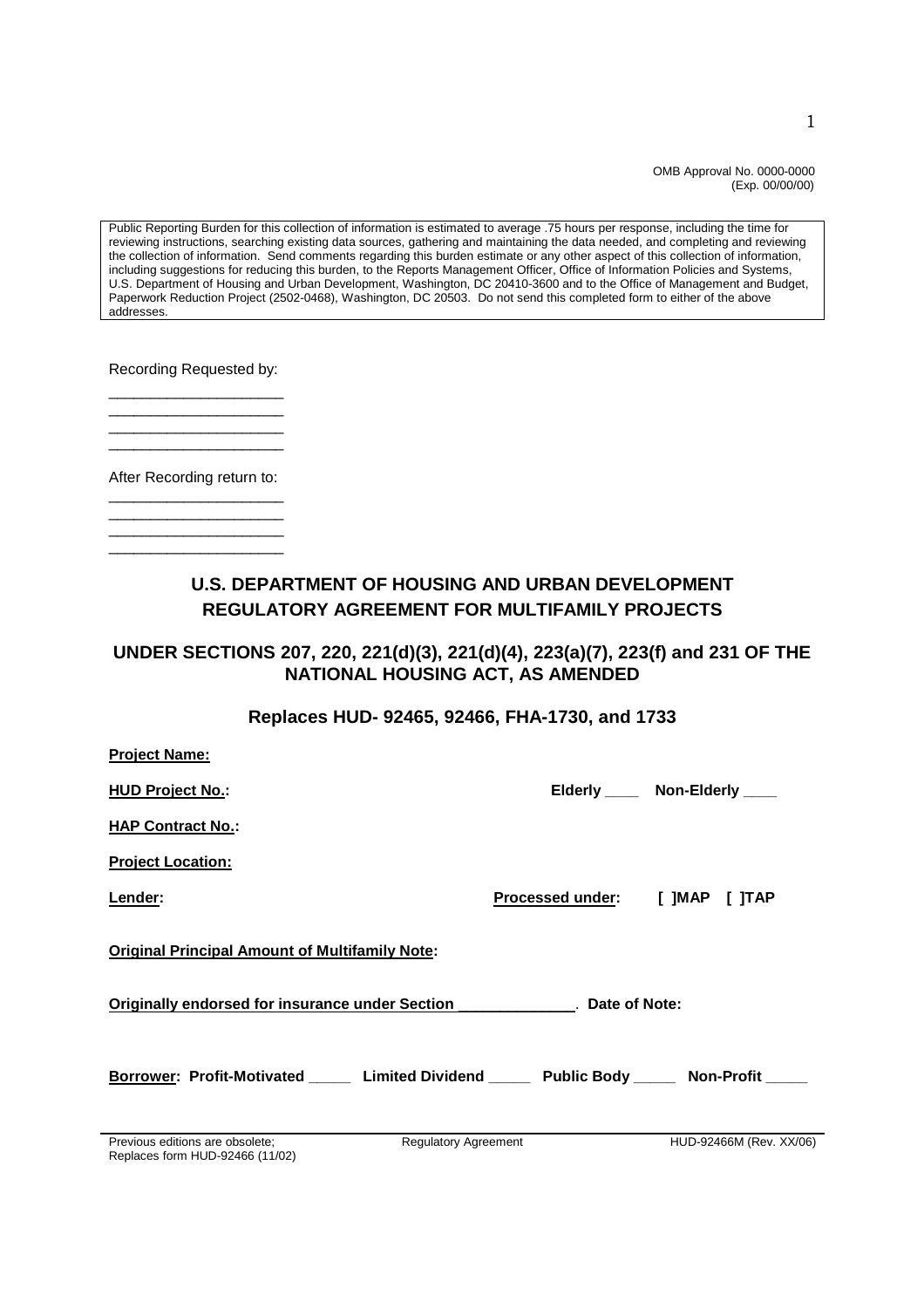**(Borrower shall check the space which matches the box checked on HUD-92264 and is attached to the firm commitment for insurance. Failure to check the appropriate space shall not affect the enforceability or application of this Agreement.)**

This Agreement is entered into this \_\_\_\_\_ day of \_\_\_\_\_\_\_\_\_\_\_, 20\_, between \_\_\_\_\_\_\_\_\_\_\_\_\_\_\_\_\_\_\_\_\_\_\_\_\_\_\_\_\_\_\_\_, a organized and existing under the laws of , whose address is , its successors, heirs, and assigns (jointly and severally) (Borrower) and the United States Department of Housing and Urban Development, acting by and through the Secretary, his or her successors, assigns or designates (HUD).

In consideration of, and in exchange for an action by HUD, HUD and Borrower agree to the terms of this Agreement. The HUD action may be one of the following: HUD's endorsement for insurance of the Note, HUD's consent to the transfer of the Mortgaged Property, HUD's sale and conveyance of the Mortgaged Property, or HUD's consent to other actions related to Borrower or to the Mortgaged Property.

Further, Borrower and HUD execute this Agreement in order to comply with Program Obligations. This Agreement shall continue during such period of time as HUD shall be the owner, holder, or insurer of the Note. Upon satisfaction of such Note, this Agreement shall automatically terminate. However, Borrower shall be responsible for any Violations of this Agreement which occurred prior to termination.

Violation of this Agreement or of the Program Obligations may subject Borrower and other signatories hereto to adverse actions. Refer to Article VII below.

**AGREEMENTS**: Borrower and HUD covenant and agree as follows:

## **I. DEFINITIONS**

1. **DEFINITIONS**. Any capitalized term or word used herein but not defined shall have the meaning given to such term in the Security Instrument between Borrower and Lender or the Note. The following terms, when used in this Agreement (including when used in the above recitals), shall have the following meanings, whether capitalized or not and whether singular or plural, unless, in the context, an incongruity results:

a. **"Affiliate"** is defined in 24 C.F.R. 200.215, or any successor regulation.

b. **"Borrower"** means all entities identified as "Borrower" in the first paragraph of the Security Instrument, together with any successors, heirs, and assigns (jointly and severally). Borrower shall include any entity taking title to the Mortgaged Property whether or not such entity assumes the Note. Whenever the term "Borrower" is used herein, the same shall be deemed to include the obligor of the debt secured by the Security Instrument and shall also be deemed to be the mortgagor as defined by Program Obligations.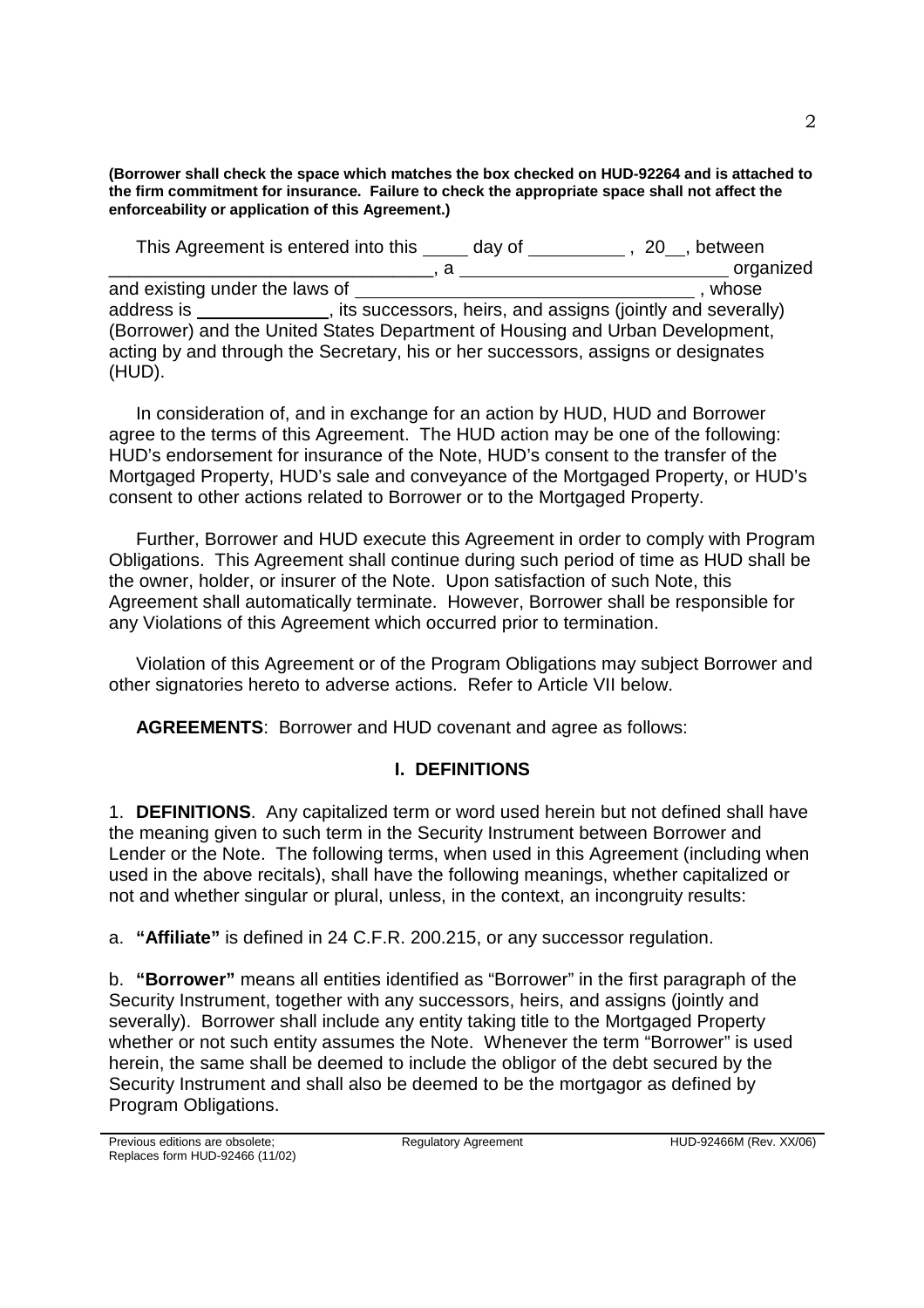c. **"Business Day"** is defined in Section 46.

d. **"Declaration of Default"** is defined in Section 38.

e. **"Displaced Persons or Families"** means a family or families, or a person, displaced from an urban renewal area, or as a result of government action, or as a result of a major disaster determined by the President pursuant to the Robert T. Stafford Disaster Relief and Emergency Assistance Act.

f. **"Distribution"** means any disbursal, conveyance or transfer of any portion of the Mortgaged Property, including the segregation of cash or assets for subsequent withdrawal as Surplus Cash, other than in payment of Reasonable Operating Expenses, or any other disbursement, conveyance, or transfer provided for in this Agreement.

g. **"Elderly Person"** means any person, married or single, who is 62 years of age or older.

h. **"Fixtures"** means all property or goods that become so related or attached to the Land or the Improvements that an interest arises in them under real property law, whether acquired now or in the future, excluding all tenant owned goods and property, and including but not limited to: machinery, equipment , engines, boilers, incinerators, installed building materials; systems and equipment for the purpose of supplying or distributing heating, cooling, electricity, gas, water, air, or light; antennas, cable, wiring and conduits used in connection with radio, television, computers, security, fire prevention, or fire detection or otherwise used to carry electronic signals; telephone systems and equipment; elevators and related machinery and equipment; fire detection, prevention and extinguishing systems and apparatus; security and access control systems and apparatus; plumbing systems; water heaters, ranges, stoves, microwave ovens, refrigerators, dishwashers, garbage disposals, washers, dryers and other appliances; light fixtures, awnings, storm windows and storm doors; pictures, screens, blinds, shades, curtains and curtain rods; mirrors; cabinets, paneling, rugs and floor and wall coverings; fences, trees and plants; swimming pools; playground and exercise equipment and classroom furnishings and equipment.

# i. **"Goods and Services"** is defined in Section 24.

j. **"HUD"** means the United States Department of Housing and Urban Development acting by and through the Secretary in the capacity as insurer or holder of the Loan under the authority of the National Housing Act, as amended, the Department of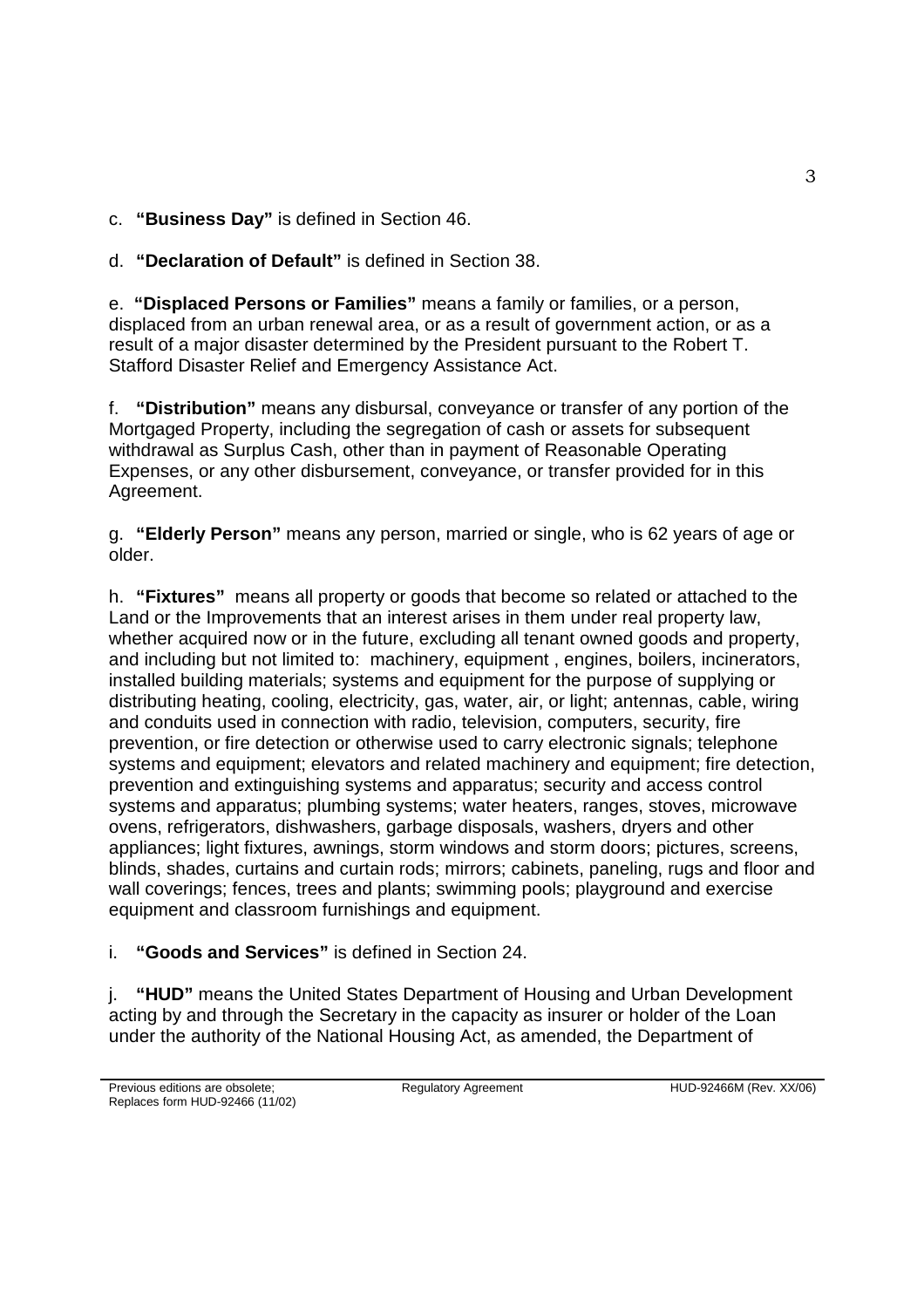Housing and Urban Development Act, as amended, or any other federal law or regulation pertaining to the Loan or the Mortgaged Property.

k. **"Impositions"** and **"Imposition Deposits"** are defined in the Security Instrument.

l. **"Improvements"** means the buildings, structures, and alterations now constructed or at any time in the future constructed or placed upon the Land, including any future replacements and additions.

m. **"Indebtedness"** means the principal of, interest on, and all other amounts due at any time under the Note or the Security Instrument, including prepayment premiums, late charges, default interest, and advances to protect the security as provided in the Security Instrument.

n. **"Land"** means the estate in realty described in Exhibit A.

o. **"Leases"** means all present and future leases, subleases, licenses, concessions or grants or other possessory interests now or hereafter in force, whether oral or written, covering or affecting the Mortgaged Property, or any portion of the Mortgaged Property (including but not limited to proprietary leases, non-residential leases or occupancy agreements if Borrower is a cooperative housing corporation), and all modifications, extensions or renewals. (Ground leases that create a leasehold interest in the Land and that are security for the Loan are not included in this definition.)

p. **"Lender"** means the entity identified as "Lender" in the first paragraph of the Security Instrument, or any subsequent holder of the Note, and whenever the term "Lender" is used herein, the same shall be deemed to include the Obligee, or the Trustee(s) and the Beneficiary of the Security Instrument and shall also be deemed to be the Mortgagee as defined by Program Obligations.

q. **"Limited Dividend Borrower"** means a limited dividend/distribution corporation or other limited dividend/distribution entity that is restricted as to rate of return and other aspects of its operation.

r. **"Mortgaged Property"** means all of Borrower's present and future right, title and interest in and to all of the following:

(1) the Land;

(2) the Improvements;

(3) the Fixtures;

Previous editions are obsolete; Replaces form HUD-92466 (11/02)

Regulatory Agreement HUD-92466M (Rev. XX/06)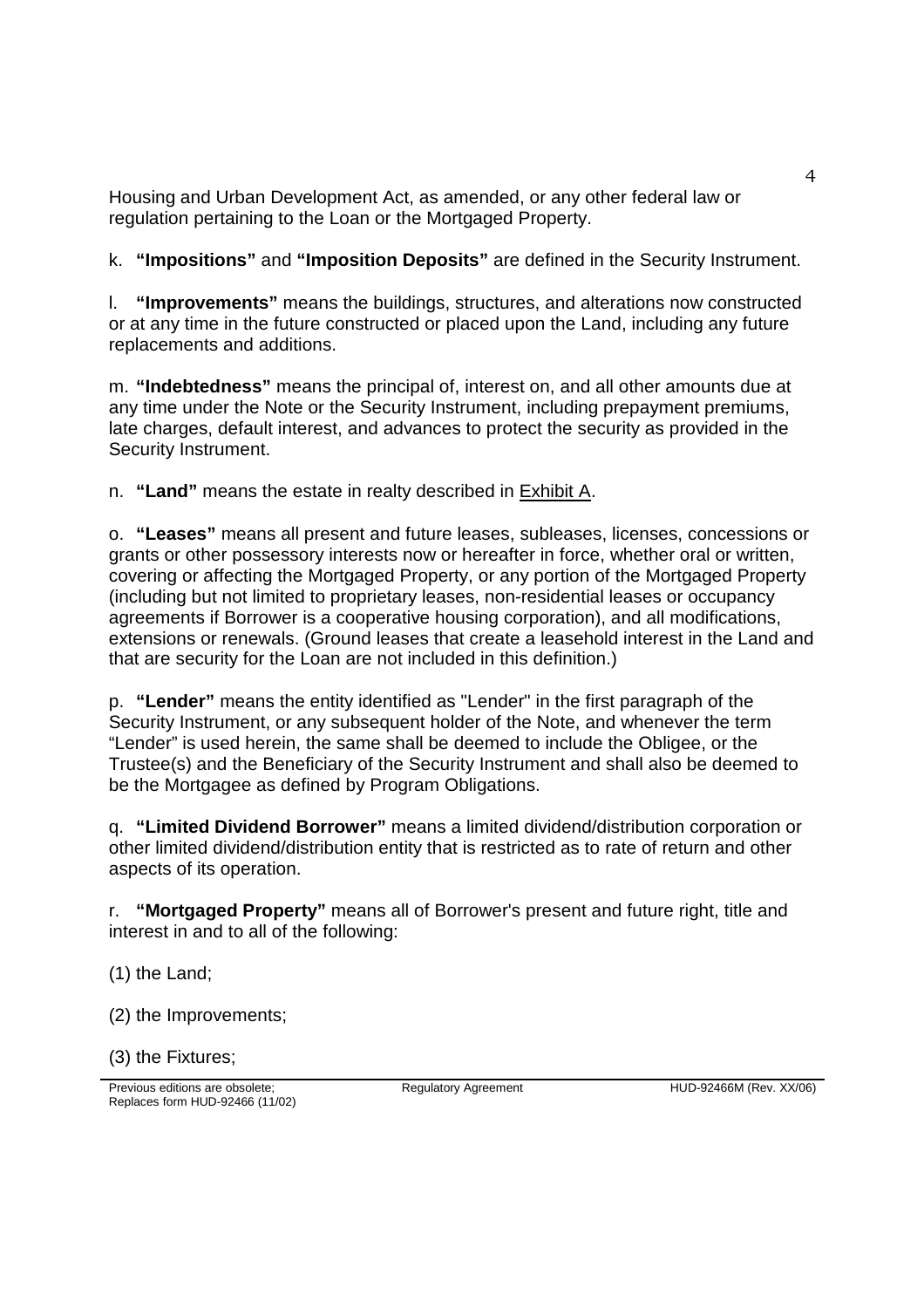(4) the Personalty;

(5) all current and future rights, including air rights, development rights, zoning rights and other similar rights or interests, easements, tenements, rights-of-way, strips and gores of land, streets, alleys, roads, sewer rights, waters, watercourses, and appurtenances related to or benefiting the Land or the Improvements, or both, and all rights-of-way, streets, alleys and roads that may have been or may in the future be vacated;

(6) all insurance policies covering the Mortgaged Property, and all proceeds paid or to be paid by any insurer of the Land, the Improvements, the Fixtures, the Personalty or any other part of the Mortgaged Property, whether or not Borrower obtained the insurance pursuant to Lender's requirement;

(7) all awards, payments and other compensation made or to be made by any Governmental Authority with respect to the Land, the Improvements, the Fixtures, the Personalty or any other part of the Mortgaged Property, including any awards or settlements resulting from condemnation proceedings or the total or partial taking of the Land, the Improvements, the Fixtures, the Personalty or any other part of the Mortgaged Property under the power of eminent domain or otherwise and including any conveyance in lieu thereof;

(8) all contracts, options and other agreements for the sale of the Land, the Improvements, the Fixtures, the Personalty or any other part of the Mortgaged Property entered into by Borrower now or in the future, including cash or securities deposited to secure performance by parties of their obligations;

(9) all proceeds (cash or non-cash), liquidated claims or other consideration from the conversion, voluntary or involuntary, of any of the Mortgaged Property and the right to collect such proceeds, liquidated claims or other consideration;

(10) all Rents and Leases;

(11) all earnings, royalties, instruments, accounts, accounts receivable, supporting obligations, issues and profits from the Land, the Improvements or any other part of the Mortgaged Property, and all undisbursed proceeds of the Loan and, if Borrower is a cooperative housing corporation, maintenance charges or assessments payable by shareholders or residents;

(12) all Imposition Deposits;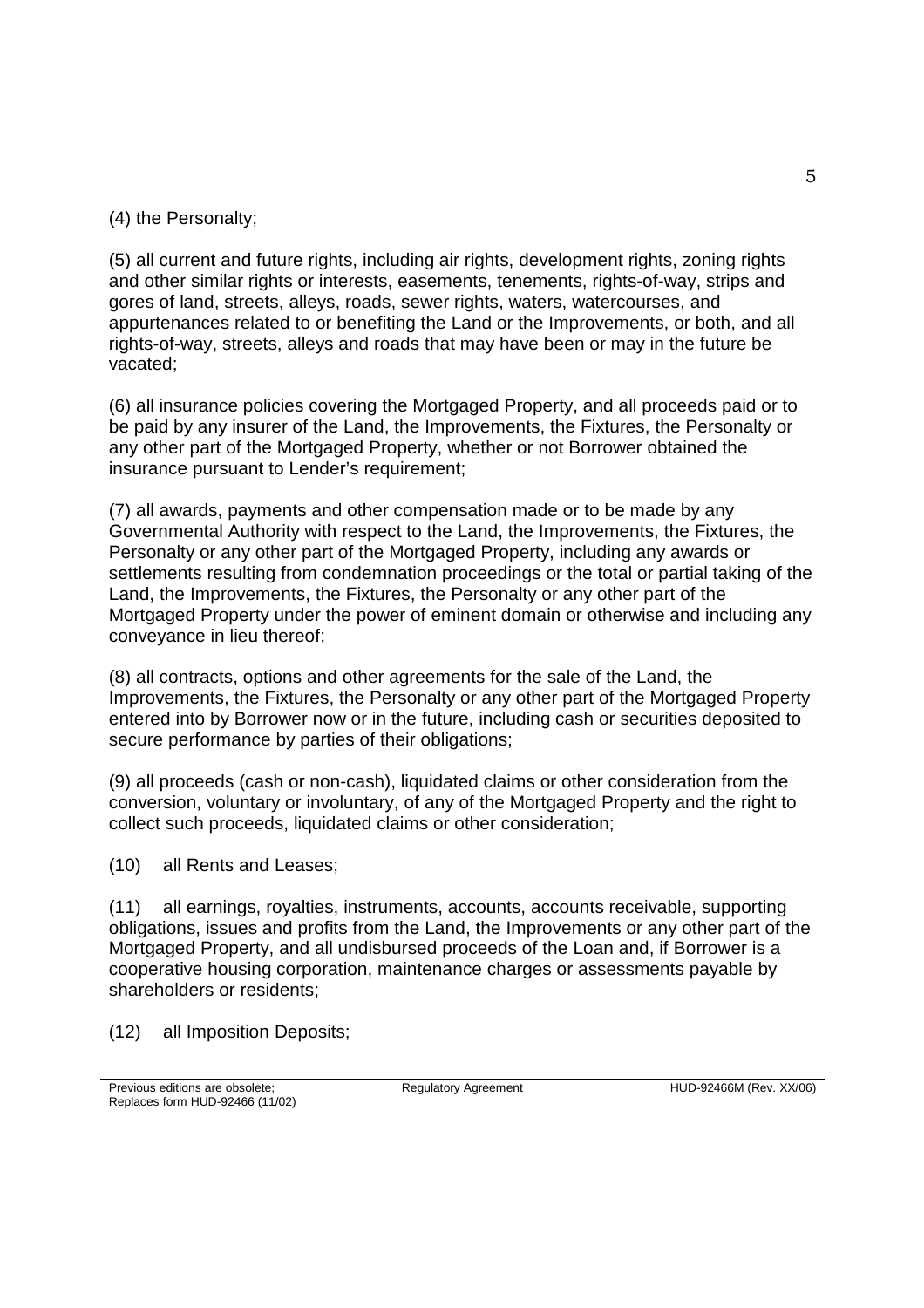(13) all refunds or rebates of Impositions by any Governmental Authority or insurance company (other than refunds applicable to periods before the real property tax year in which the Security Instrument is dated);

(14) all forfeited tenant security deposits under any Lease; and

(15) all names under or by which any of the above Mortgaged Property may be operated or known, and all trademarks, trade names, and goodwill relating to any of the Mortgaged Property.

(16) all deposits and/or escrows held by or on behalf of Lender under Collateral Agreements.

(17) all awards, payments, settlements or other compensation resulting from litigation involving the Project.

s. **"Non-Profit Borrower"** means a Borrower that is treated under the firm commitment issued by HUD to Lender as a corporation or association organized for purposes other than profit or gain for itself or persons identified therewith, pursuant to 501(c)(3) or other applicable provisions of the Internal Revenue Code. The entity may not make Distributions to any individual member or shareholder. This does not include a nonprofit borrower who is treated under the firm commitment as a for profit borrower.

t. **"Note"** means the Borrower's Note described in the Security Instrument, including all schedules, riders, allonges and addenda, as such Note may be amended from time to time.

u. **"Notice"** is defined in Section 46.

v. **"Personalty"** means all equipment, inventory, and general intangibles. It includes furniture, furnishings, machinery, building materials, appliances, goods, supplies, tools, books, records (whether in written or electronic form), computer equipment (hardware and software) and other tangible or electronically stored personal property (other than Fixtures) that are owned, leased or used by Borrower now or in the future in connection with the ownership, management or operation of the Land or the Improvements or are located on the Land or in the Improvements, and any operating agreements relating to the Land or the Improvements, and any surveys, plans and specifications and contracts for architectural, engineering and construction services relating to the Land or the Improvements, choses in action and all other intangible property and rights relating to the operation of, or used in connection with, the Land or the Improvements, including all certifications, approvals and governmental permits relating to any activities on the Land. Generally, intangibles shall also include all cash and cash escrow funds related to the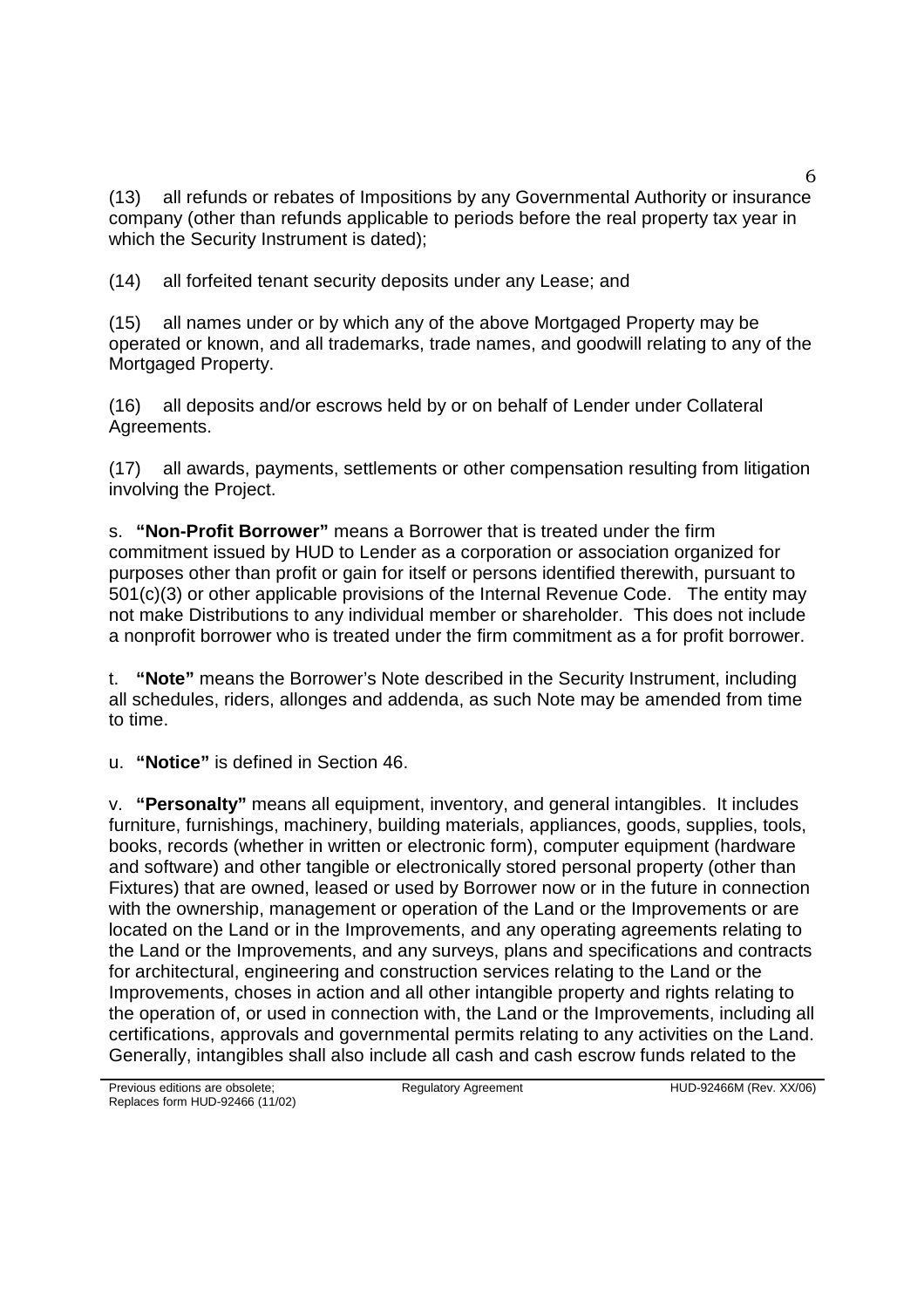Project, such as but not limited to: Reserve for Replacement accounts, bank accounts, Residual Receipt accounts, and investments.

w. **"Principals"** is defined in 24 C.F.R. 200.215, or any successor regulation.

x. **"Project"** and **"Project Assets"** mean the Mortgaged Property.

y. **"Program Obligations"** means all applicable statutes and regulations, including all amendments to such statutes and regulations, as they become effective, and all applicable requirements in HUD handbooks, HUD guides, notices, and mortgagee letters that apply to the Project, including all updates and changes to such handbooks, guides, notices, and mortgagee letters that apply to the Project, except that changes subject to notice and comment rulemaking shall become effective upon completion of the rulemaking process. Handbooks, guides, notices, and mortgagee letters are available on HUD's official website (http://www.hud.gov/offices/adm/hudclips/index.cfm or a successor location to that site).

z. **"Property Jurisdiction"** is (are) the jurisdiction(s) in which the Land is located.

aa.**"Public Body Borrower"** means a federal instrumentality, a state or political subdivision thereof, or an instrumentality of a state or a political subdivision thereof, that certifies that it is not receiving financial assistance from the United States exclusively pursuant to the United States Housing Act of 1937 (with the exception of projects assisted or to be assisted pursuant to Section 8 of such Act) and that is acceptable to HUD.

bb.**"Reasonable Operating Expenses"** means expenses that arise from the operation, maintenance and routine repair of the Project and that primarily benefit the Project as opposed to Borrower or as permitted in Program Obligations.

cc. **"Rents"** means all rents (whether from residential or non-residential space), revenues, issues, profits (including carrying charges, maintenance fees, and other cooperative revenues, and fees received from leasing space on the Mortgaged Property), other income of the Land or the Improvements, gross receipts, receivables, parking fees, laundry and vending machine income and fees and charges for food and other services provided at the Mortgaged Property, whether now due, past due, or to become due, Residual Receipts, and escrow accounts, however and whenever funded and wherever held.

dd.**"Reserve for Replacement"** is defined in Section 1.0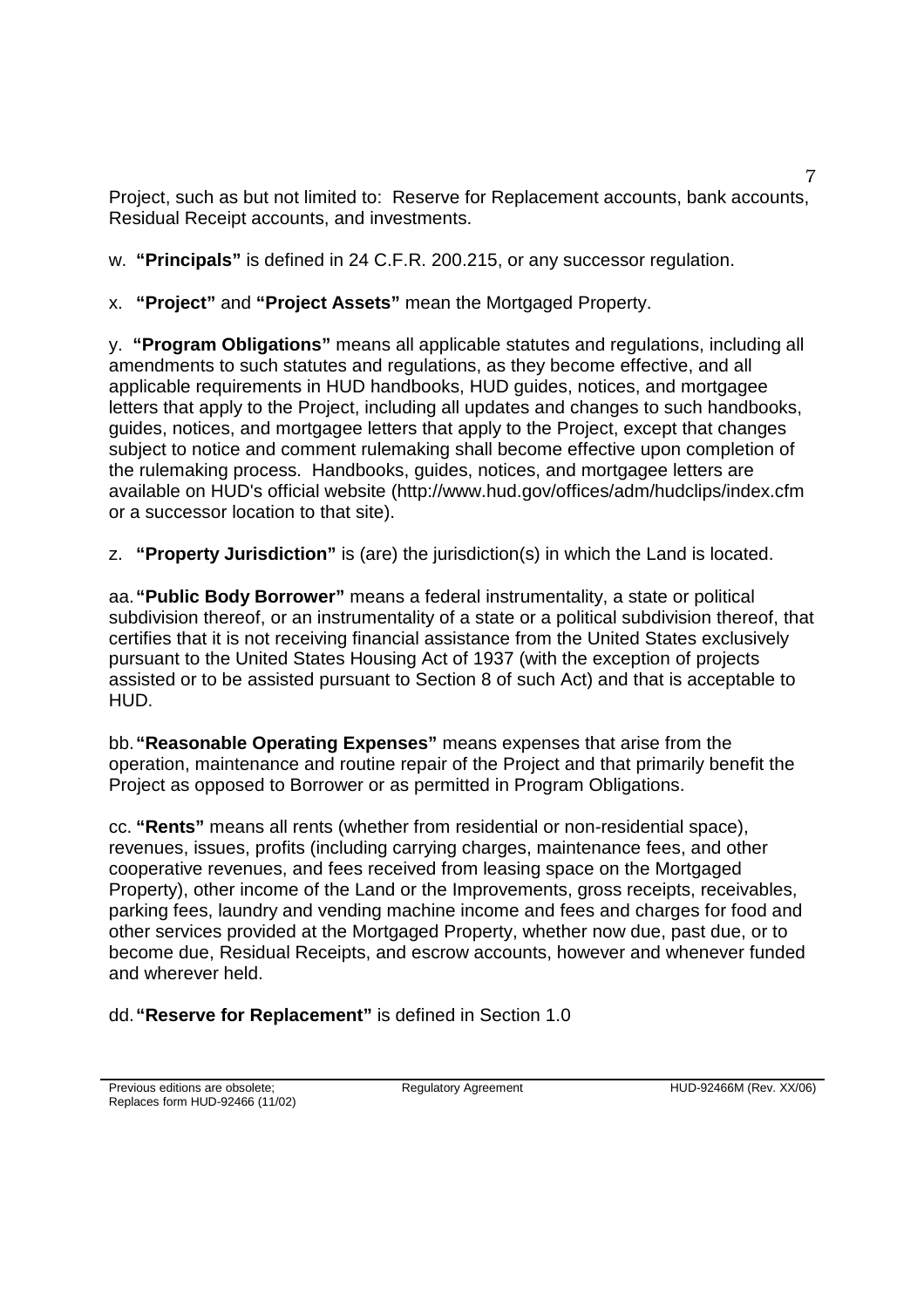ee.**"Residual Receipts"** is a term that applies to certain funds held by Non-Profit, Public Body and Limited Dividend Borrowers whose Notes are insured or held by HUD pursuant to Section 220, Section 221(d)(3) and 231 of the National Housing Act, as amended. Residual Receipts are calculated by determining an amount of Surplus Cash (defined below).

After the calculation of Surplus Cash, as described below, Borrower may make any Distributions permitted by this Agreement and Program Obligations. "Residual Receipts" shall be the restrictive cash held by Section 220, Section 221(d)(3) and 231 Non-Profit, Public Body, and Limited Dividend Borrowers remaining after any allowable Distributions. The use of these Residual Receipts is restricted under this Agreement.

ff. **"Security Instrument"** means the Multifamily (Mortgage, Deed of Trust, or other designation as appropriate by Property Jurisdiction), Assignment of Leases and Rents and Security Agreement (HUD-94000M), and any other security for the Indebtedness between Borrower and Lender, and shall be deemed to be the mortgage as defined by Program Obligations.

gg.**"Surplus Cash"** means any cash plus amounts receivable under Section 8 projectbased subsidy payments (earned in the applicable fiscal period) remaining after:

(1) The payment of: (i) all sums immediately due or currently required to be paid under the terms of the Note, the Security Instrument and this Agreement on the first day of the month following the end of the fiscal period; including without limitation, all amounts required to be deposited in the Reserve for Replacement or other reserves as may be required by HUD; and (ii) all other obligations of the Project (accounts payable and accrued, unescrowed expenses) unless funds for payment are set aside or deferment of payment has been approved by HUD, and

(2) The segregation and recording of: (i) an amount equal to the aggregate of all special funds required to be maintained by Borrower; (ii) the greater of Borrower's total liability or the amount held by Borrower for tenant security deposits; and (iii) all accounts and accrued items payable within thirty (30) days after the end of the fiscal period.

hh.**"State"** includes the several states comprising the United States of America, and Puerto Rico, the District of Columbia, Guam, the Commonwealth of the Northern Marianas, American Samoa, and the U.S. Virgin Islands.

ii. **"Taxes"** means all taxes, assessments, vault rentals and other charges, if any, general, special or otherwise, including all assessments for schools, public betterments and general or local improvements, that are levied, assessed or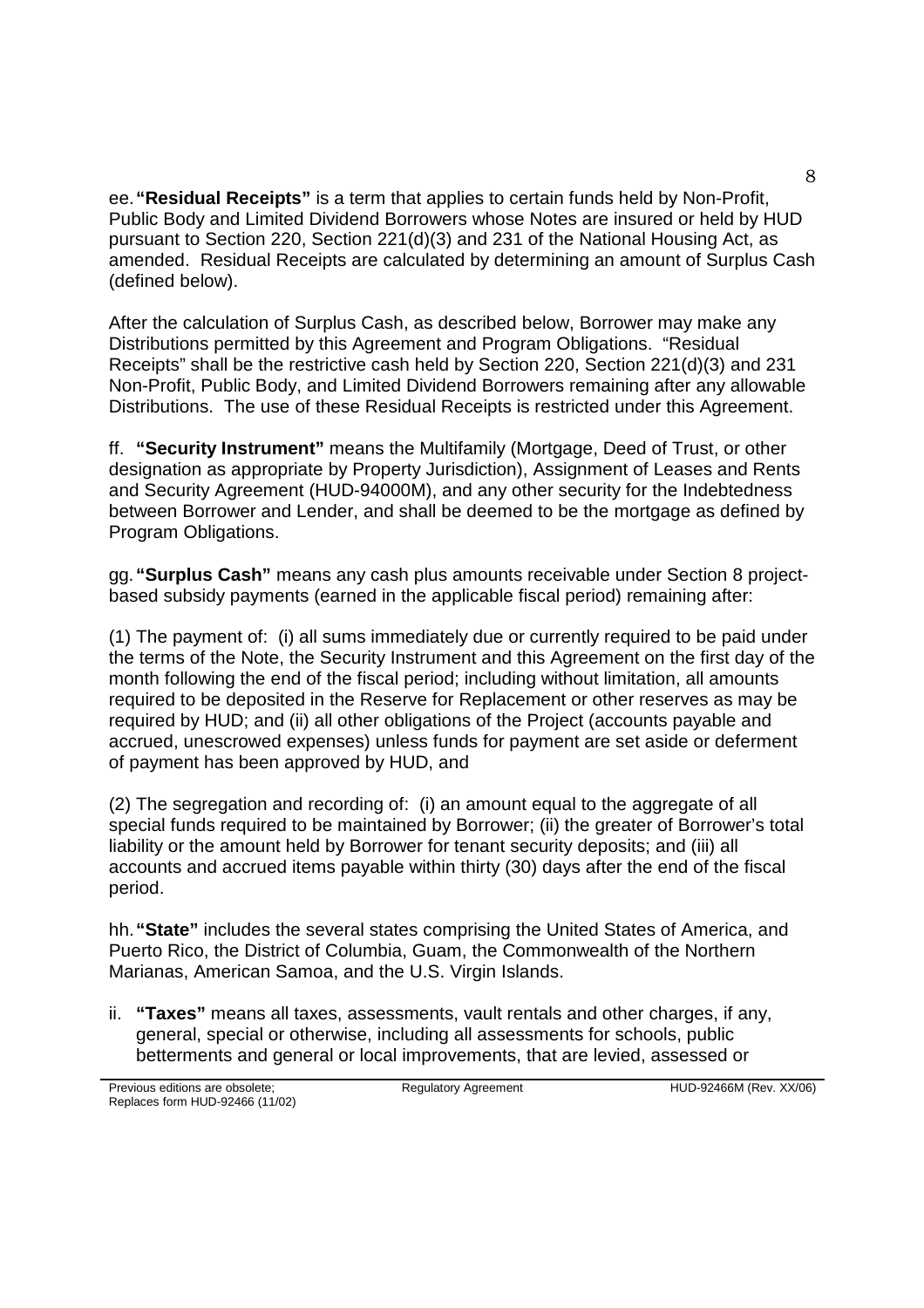imposed by any public authority or quasi-public authority, and that, if not paid, could become a lien on the Land or the Improvements.

- jj. **"UCC Collateral"** is defined in Section 47.
- kk. **"Undocumented Expense"** is defined in Section 16.
- ll. **"Violation"** is defined in Section 37.

**mm."Waste"** means a failure to keep the Mortgaged Property in decent, safe and sanitary condition and in good repair. Waste also means the failure to meet certain financial obligations regarding the payment of Taxes and the relinquishment of the possession of Rents. During any period in which HUD insures the Loan or holds a security interest on the Mortgaged Property, Waste is committed when, without Lender's and HUD's express written consent, Borrower:

- (1) physically changes the Mortgaged Property, whether negligently or intentionally, in a manner that reduces its value;
- (2) fails to maintain and repair the Mortgaged Property in accordance with Program Obligations;
- (3) fails to pay before delinquency any Taxes secured by a lien having priority over the Security Instrument;
- (4) materially fails to comply with covenants in the Note, the Security Instrument or this Regulatory Agreement respecting physical care, maintenance, construction, abandonment, demolition, or insurance against casualty of the Mortgaged Property; or
- (5) retains possession of Rents to which Lender or its assigns have the right of possession under the terms of the Loan Documents;

# **II. CONSTRUCTION; REFINANCING**

2. **CONSTRUCTION FUNDS**. Borrower shall keep funds of the Mortgaged Property to be used for repairs or for construction or substantial rehabilitation separate and apart from operating funds of the Mortgaged Property. Funds for construction or substantial rehabilitation are identified in the Building Loan Agreement and/or Construction Contract.

9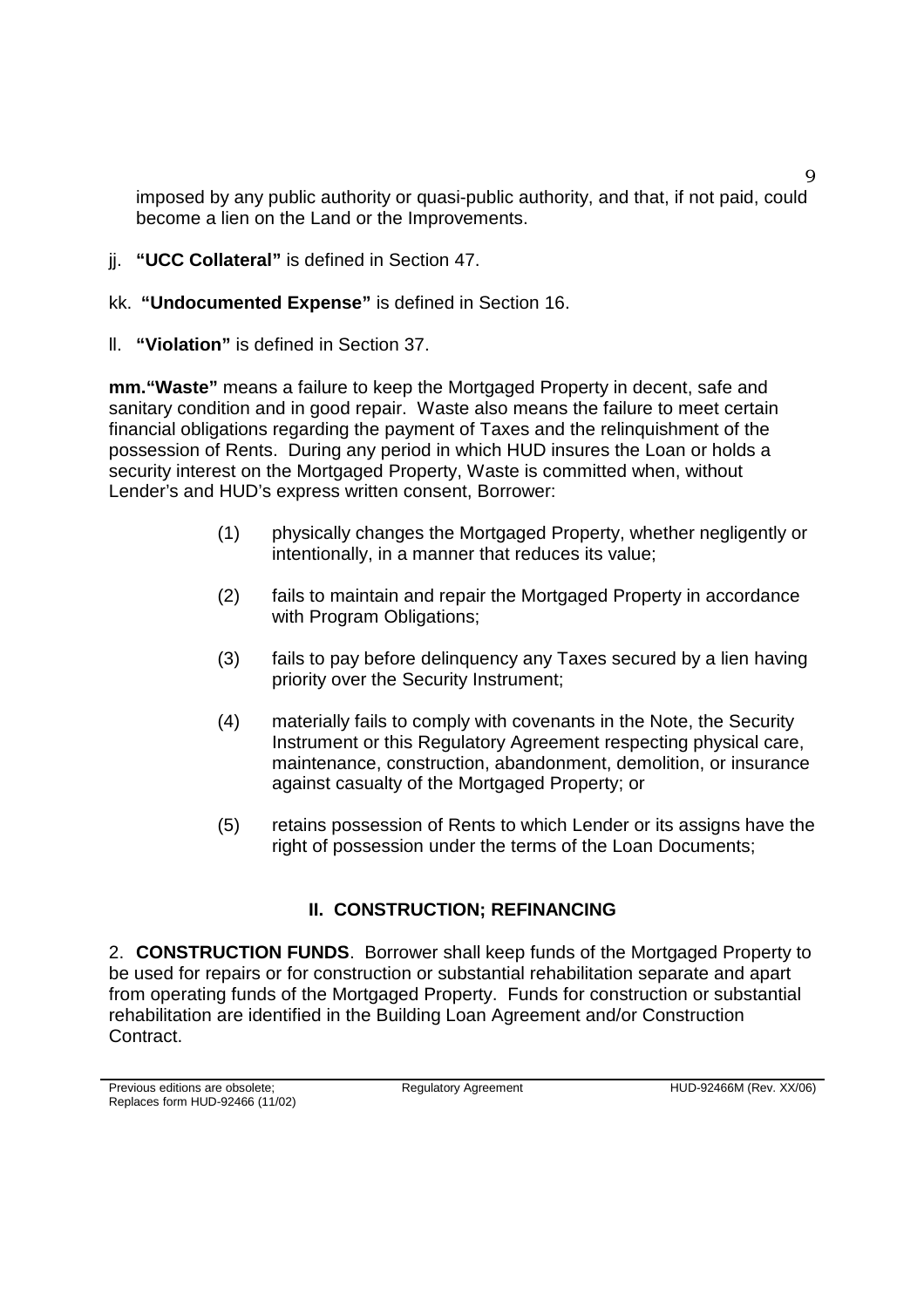3. **UNPAID OR OUTSTANDING OBLIGATIONS**. Upon final or initial/final endorsement of the Note by HUD, Borrower shall have no unpaid obligations in connection with the purchase of the Mortgaged Property, the construction or repair of the Mortgaged Property, or with respect to the Security Instrument, except such unpaid obligations as have the written approval of HUD as to terms, form and amount, and; except for those obligations approved by HUD in writing, the Land shall be paid for in full and is free from any liens or purchase money obligations, or if the Land is subject to a leasehold interest, it must be subject to a HUD approved lease, and it shall be free from any lien. As of the date hereof, Borrower has no knowledge of any liens or encumbrances against the Mortgaged Property that are not reflected as exceptions to coverage in the lender's title policy insuring the Security Instrument accepted by HUD or that are not shown on the UCC search. All contractual obligations of Borrower or on behalf of Borrower with any party shall be fully disclosed to HUD.

4. **LENDER'S CERTIFICATE**. Borrower shall be bound by the terms of the Lender's Certificate, a copy of which has been provided to Borrower, and the Request for Endorsement of Credit Instrument & Certificate of Lender, Borrower & General Contractor insofar as the applicable document establishes or reflects obligations of Borrower, and Borrower agrees that the fees and expenses enumerated in the applicable document have been fully paid or payment has been provided for in the applicable document and that all funds deposited with Lender shall be used for the purposes set forth in the applicable document insofar as Borrower has rights and obligations in respect thereto.

5. **CONSTRUCTION COMMENCEMENT/REPAIRS**. Borrower certifies that it has not commenced construction or substantial rehabilitation of the Mortgaged Property prior to HUD's initial endorsement of the Note, except that this Section 5 is not applicable if HUD has given prior written approval to an early start of construction, or if this Project is an Insurance Upon Completion or involves a loan refinancing or if such work has been disclosed to and approved in writing by HUD. In cases of purchase and/or refinance involving an existing building, Borrower shall not commence any critical repairs without the prior written approval of HUD.

6. **DRAWINGS AND SPECIFICATIONS**. The Mortgaged Property shall be constructed in accordance with the terms of the Construction Contract as approved by HUD, if any, and with the Drawings and Specifications that have been approved by HUD and deemed attached to the Construction Contract.

7. **REQUIRED PERMITS**. Unless otherwise required in the Construction Contract and Building Loan Agreement, the Borrower has obtained all necessary certificates, permits, licenses, qualifications, authorizations, consents and approvals from all necessary Governmental Authorities to own and operate the Project and to carry out all of the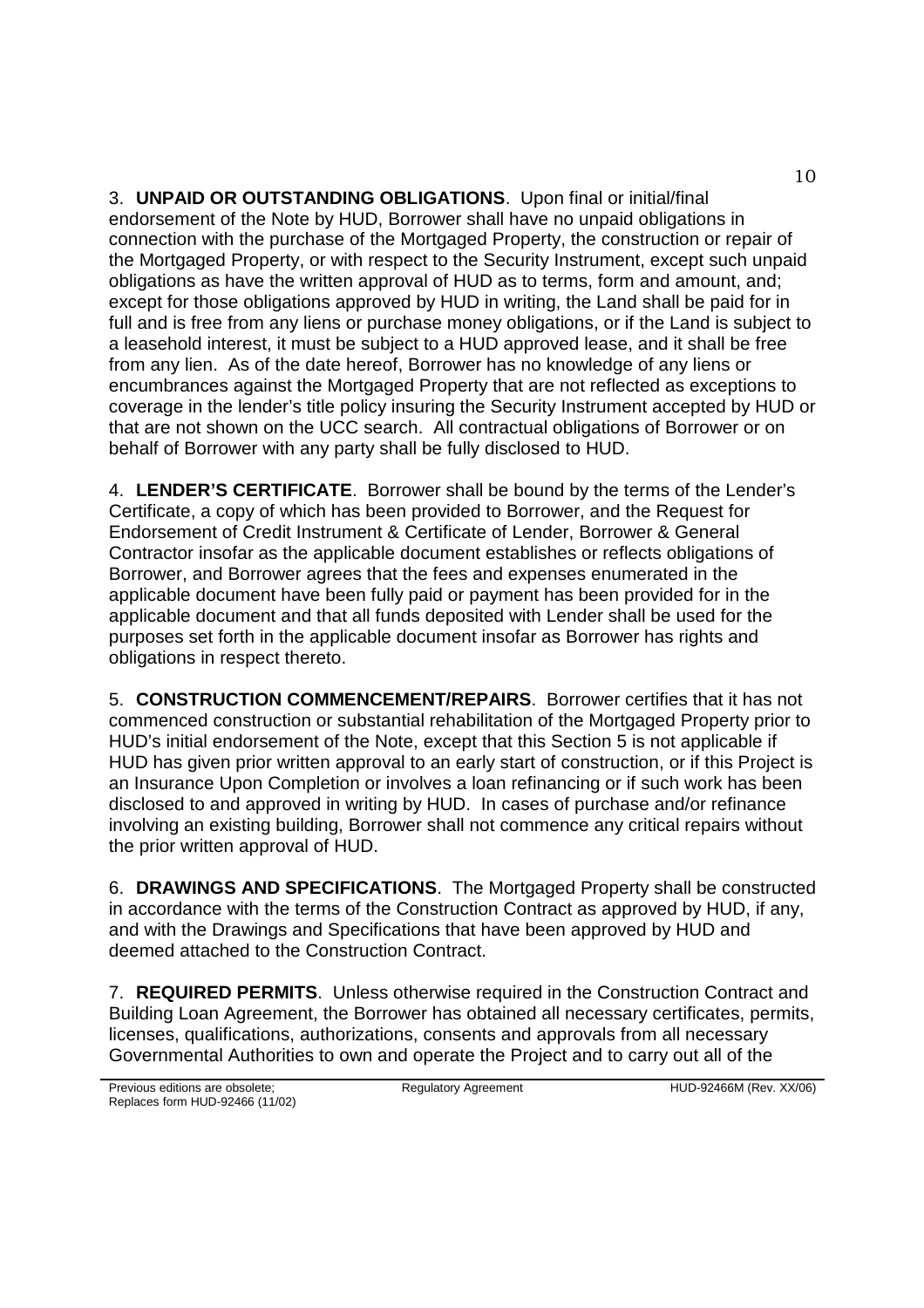transactions required by the Loan Documents and to comply with all applicable federal statutes and regulations of HUD in effect on the date of the firm commitment, except for those, if any, which customarily would be obtained at a later date, at an appropriate stage of construction or completion thereof, and which the undersigned shall obtain in the future. The licenses and permits that are in effect as of the date hereof are sufficient to allow any construction of the improvements to proceed to completion in the ordinary course. As the construction of the Project progresses, unless otherwise required by the Construction Contract, the Borrower will procure and submit all necessary building and other permits required by Governmental Authorities. The Mortgaged Property shall not be available for occupancy by any tenant without the prior written approval of HUD and of all other legal authorities having jurisdiction of the Mortgaged Property.

8. **ACCOUNTING REQUIREMENTS**. Borrower shall submit an accounting to HUD for all receipts and disbursements during the period starting with the date of first occupancy of the Mortgaged Property and ending, at the option of Borrower, either on (a) the last day of the month in which the Mortgaged Property is determined by HUD to be acceptably completed; or (b) sixty days from the date the Mortgaged Property is determined by HUD to be acceptably completed. The excess of project income over property disbursements, as determined by HUD, shall be treated as a recovery of construction cost.

# **III. FINANCIAL MANAGEMENT**

9. **PAYMENTS**. Borrower shall make promptly all payments due under the Note, Security Instrument, and this Agreement.

10.**RESERVE FOR REPLACEMENT**. Borrower shall establish and maintain a Reserve for Replacement account for defraying certain costs for replacing major structural elements and mechanical equipment of the Project or for any other purpose.

a. The Reserve for Replacement shall be deposited with Lender or in a safe and responsible depository designated by Lender pursuant to Program Obligations. Such funds shall at all times remain under the control of Lender or Lender's designee, whether in the form of a cash deposit or invested in obligations of, or fully guaranteed as to principal by, the United States of America or in such other investments as may be allowed by HUD.

b. Borrower shall deposit at initial or initial/final endorsement of the Note an initial amount of  $\gamma$  \_\_\_, if applicable, and if not applicable, the amount deposited will be \$0; and Borrower shall deposit a monthly amount of \$\_\_\_\_\_\_, concurrently with the

11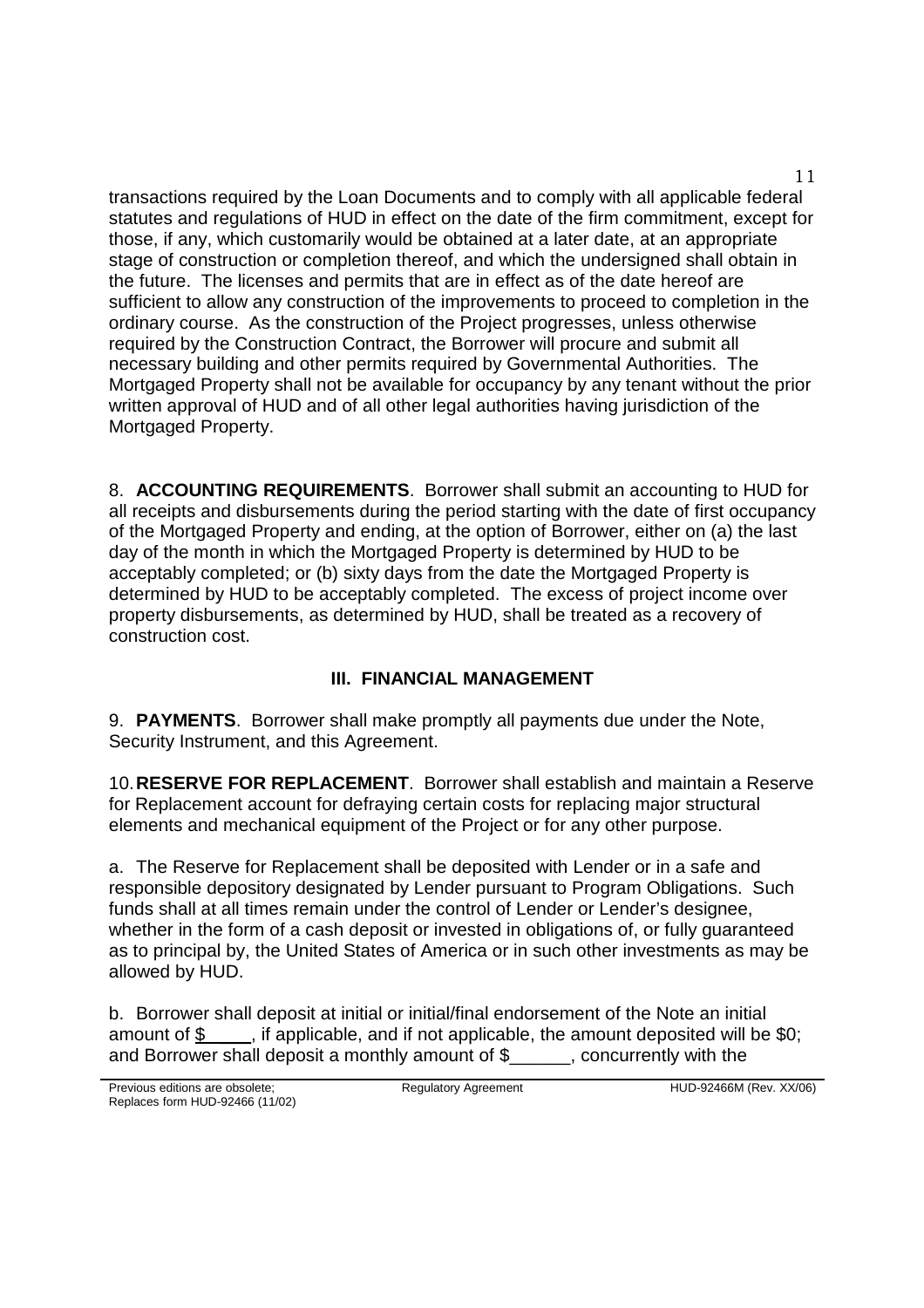beginning of payments towards amortization of the Note unless a different date or amount is established by HUD. At least every ten years, starting from the date of initial or initial/final endorsement of the Note, and more frequently at HUD's sole discretion, Borrower shall submit to HUD a written analysis of its use of the Reserve for Replacement during the prior ten years and the projected use of the Reserve for Replacement during the coming ten years. The amount of the monthly deposit may be increased or decreased from time to time at the written direction of HUD without a recorded amendment to this Agreement.

c. Borrower shall carry the balance in this account on the financial records as a restricted asset. The Reserve for Replacement shall be invested in accordance with Program Obligations, and any interest earned on the investment shall be deposited in the Reserve for Replacement for use by the Project in accordance with this Section 10.

d. Disbursements from the Reserve for Replacement shall only be made after consent, in writing, of HUD. In the event of a Declaration of Default under the terms of the Security Instrument, pursuant to which the Indebtedness has been accelerated, a written notification by HUD to Borrower of a violation of this Agreement or at such other times as determined solely by HUD, HUD may direct the application of the balance in such account to the amount due on the Indebtedness as accelerated or for such other purposes as may be determined solely by HUD.

e. In the case of a transfer of the Mortgaged Property where the Project is already subject to a Security Instrument insured or held by HUD as of the date hereof, and this Agreement is now being executed by Borrower as of the date hereof, the Reserve for Replacement now to be established shall be equal to the amount due to be in such account under this Agreement, and payments hereunder shall begin with the first payment due on the Security Instrument after acquisition, unless some other method of establishing and maintaining the account is approved in writing by HUD.

f. Upon Borrower's full satisfaction of all HUD obligations, Borrower shall receive any monies remaining in the Reserve for Replacement.

11.**RESIDUAL RECEIPTS**. Section 221(d)(3) and 231 Non-Profit, Public Body, and Limited Dividend Borrowers shall establish and maintain, in addition to the Reserve for Replacement, a Residual Receipts account by depositing with Lender the Residual Receipts within ninety (90) days after the end of the semiannual or annual fiscal period within which such receipts are realized. Such account shall be held by Lender or by a safe and responsible depository designated by Lender in an interest-bearing account. The Residual Receipts shall be under the control of HUD, and shall be disbursed only on the direction of HUD, which shall have the power and authority to direct that the Residual Receipts, or any part thereof, be used for such purpose as it may determine.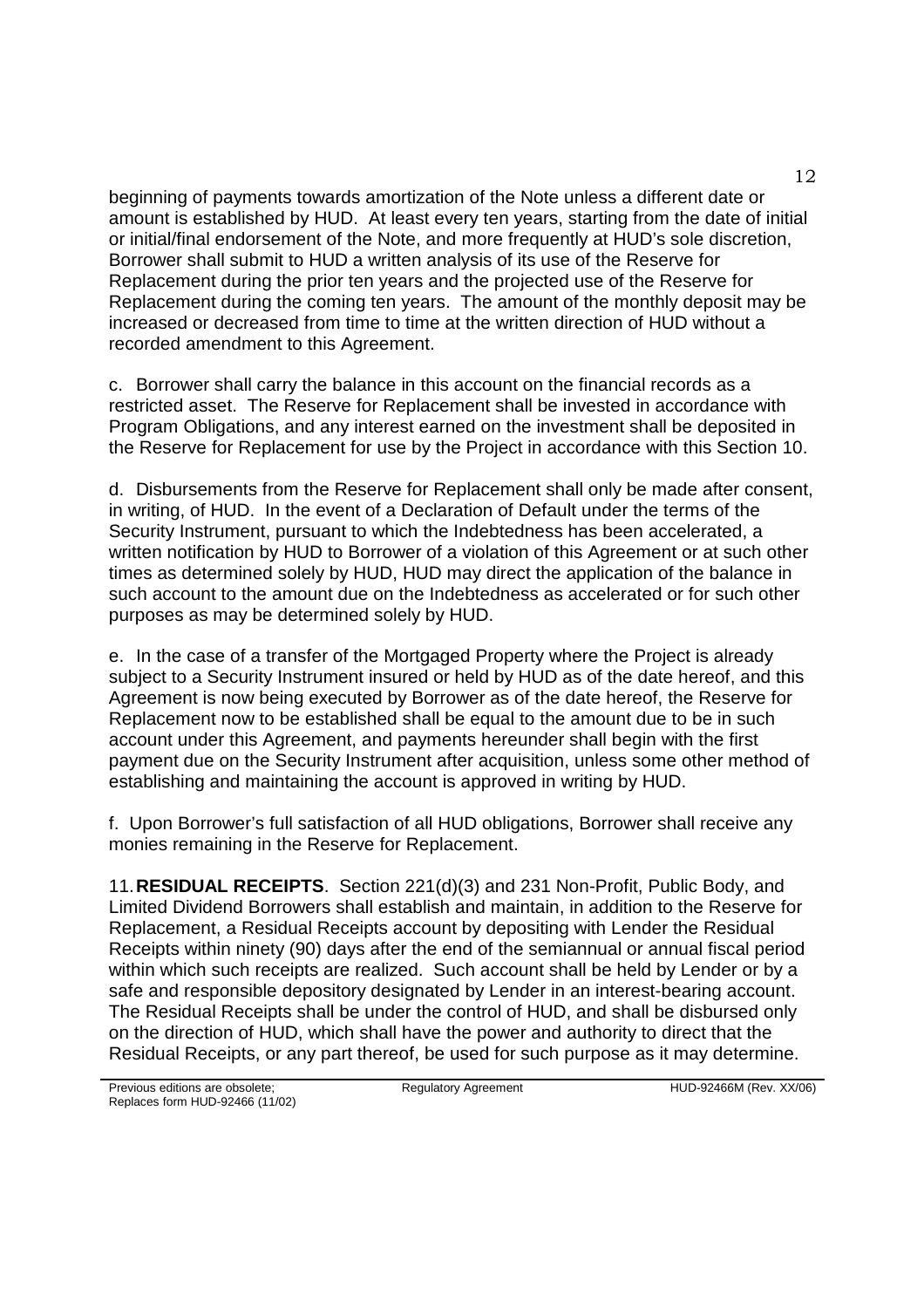## 12.**PROPERTY AND OPERATION; ENCUMBRANCES**.

a. Borrower shall deposit all Rents and other receipts of the Project in connection with the financing of the Project, including equity or capital contributions, in the name of the Project in a federally insured depository or depositories and in accordance with Program Obligations. (Equity or capital contributions shall not include certain syndication proceeds, such as proceeds from Low Income Housing Tax Credit transactions used to repay bridge loans from members/partners of Borrower, all as more fully set forth in Program Obligations.) Such funds shall be withdrawn only in accordance with the provisions of this Agreement for Reasonable Operating Expenses of the Project or for Distribution of Surplus Cash or as reimbursement of advances as permitted by Sections 14 and 15 below; or for permitted deposits authorized by this Agreement or for any other reason authorized under this Agreement. Any person or entity receiving Mortgaged Property other than for payment of Reasonable Operating Expenses, authorized Distributions of Surplus Cash, or for any reason authorized under Section 36 of this Agreement, shall immediately deliver such Mortgaged Property to the Project and failing so to do shall hold such Mortgaged Property in trust.

b. Borrower shall not engage in any business or activity, including the operation of any other project, or incur any liability or obligation not in connection with the Project, nor acquire an Affiliate or contract to enter into any affiliation with any party.

c. Borrower shall satisfy or obtain a release of any mechanic's lien, attachment, judgment lien, or any other lien that attaches to the Mortgaged Property or any part thereof.

d. Penalties, including but not limited to delinquent tax penalties, shall not be paid from the Project.

e. Borrower shall promptly notify HUD of the appointment of any receiver for the Project, the filing of a petition in bankruptcy or insolvency or for reorganization.

f. Borrower shall keep the Mortgaged Property insured at all times in accordance with the Security Instrument and Program Obligations, and Borrower shall notify HUD of all payments received from an insurer.

g. Borrower shall notify HUD of any action or proceeding relating to any condemnation or other taking, or conveyance in lieu thereof, of all or any part of the Mortgaged Property, whether direct or indirect condemnation.

h. Borrower shall notify HUD of any litigation proceeding filed against Borrower or the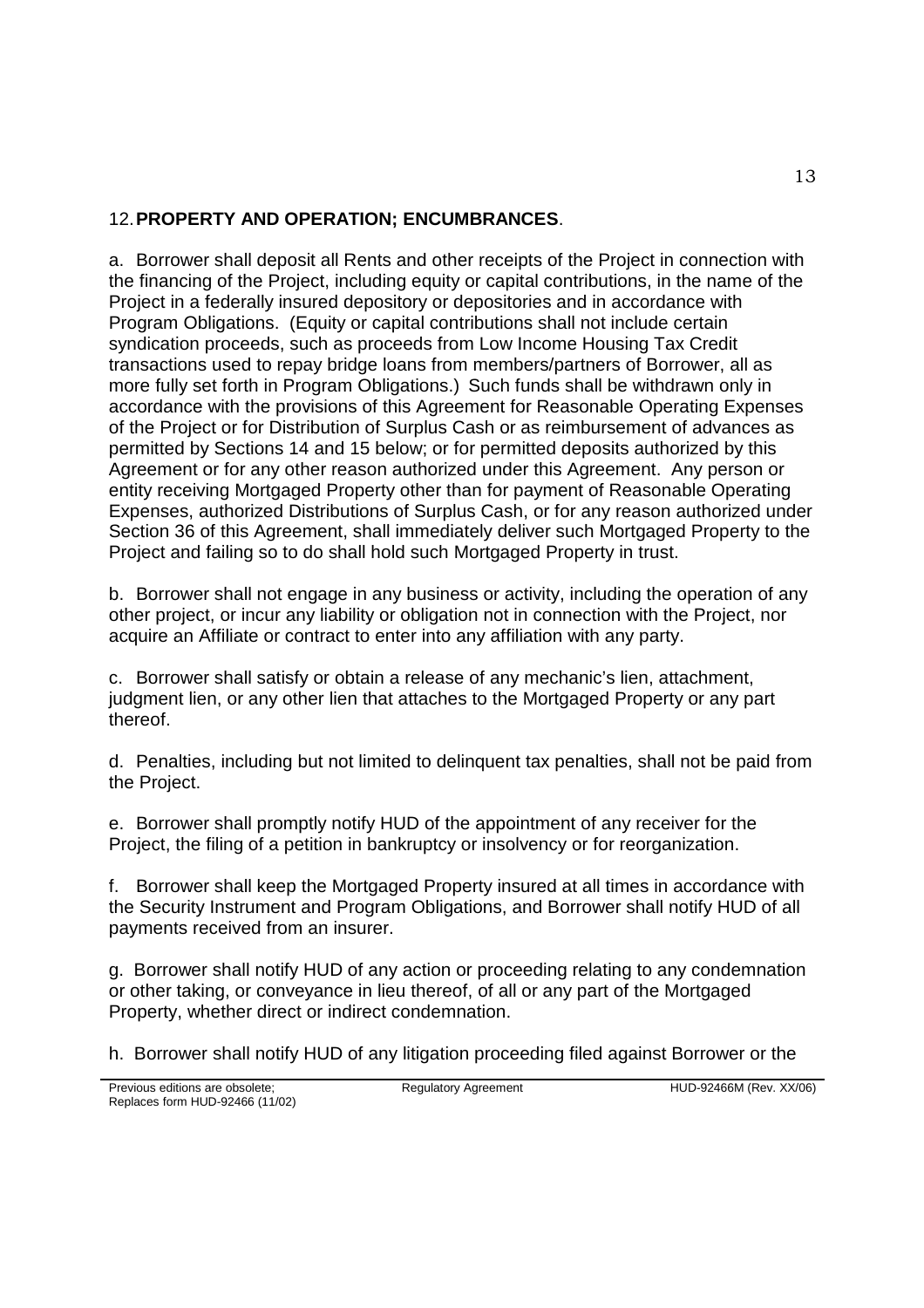Project, or any litigation proceeding filed by Borrower.

13.**SECURITY DEPOSITS**. Any funds collected as security deposits shall be kept (a) separate and apart from all other funds of the Project; (b) in interest bearing trust accounts, to the extent required by State or local law; and (c) in an amount which shall at all times equal or exceed the aggregate of all outstanding obligations under said account. Security deposit account interest shall be paid on a pro rata basis to tenants or applied to sums due under their leases upon the termination of their tenancy in the Project. The use of tenant security deposits for Project operations is prohibited unless the tenant has forfeited the deposit.

14.**DISTRIBUTIONS**. Borrower shall not make or take, or receive and retain, nor allow any Affiliate or Principal to receive or retain any Distribution of assets or any income of any kind of the Project, except from Surplus Cash or in accordance with Program Obligations. Distributions are governed by the following conditions:

a. No Distribution shall be made or taken from borrowed funds. Distributions shall not be taken prior to the completion of the Project. Distributions shall not be taken after HUD has given Notice to Borrower of a Violation under this Agreement or a default has been declared under the Note or Security Instrument. Distributions shall not be taken when a Project is under a forbearance agreement.

b. No Distribution shall be made or taken when either (i) necessary services (utilities, trash removal, security, lawn service or any other services that Borrower is required to provide) have not been provided, which failure Borrower should have known about in the exercise of due care; (ii) notices of physical repairs or deficiencies (including but not limited to building code violations) by Governmental Authorities and/or by HUD have been issued and remain unresolved to the satisfaction of the issuing public body or (iii) Borrower has been notified by HUD, Lender or a Governmental Authority that physical repairs and/or deficiencies exist and Borrower has not corrected or cured the identified items to HUD's satisfaction. Upon completion of the repairs, HUD may permit a Distribution to be placed in an escrow account until a subsequent inspection has been completed by HUD. If the Project passes a subsequent inspection, HUD may then authorize release of the funds in the escrow account to Borrower. HUD may also permit Distributions when there are minor or contested local code violations on a caseby-case basis.

c. Any Distribution of any funds of the Project not permitted by this Agreement or Program Obligations shall be returned to the appropriate Project account as specified by HUD immediately.

d. All allowable Distributions shall be made or taken only after the end of a semiannual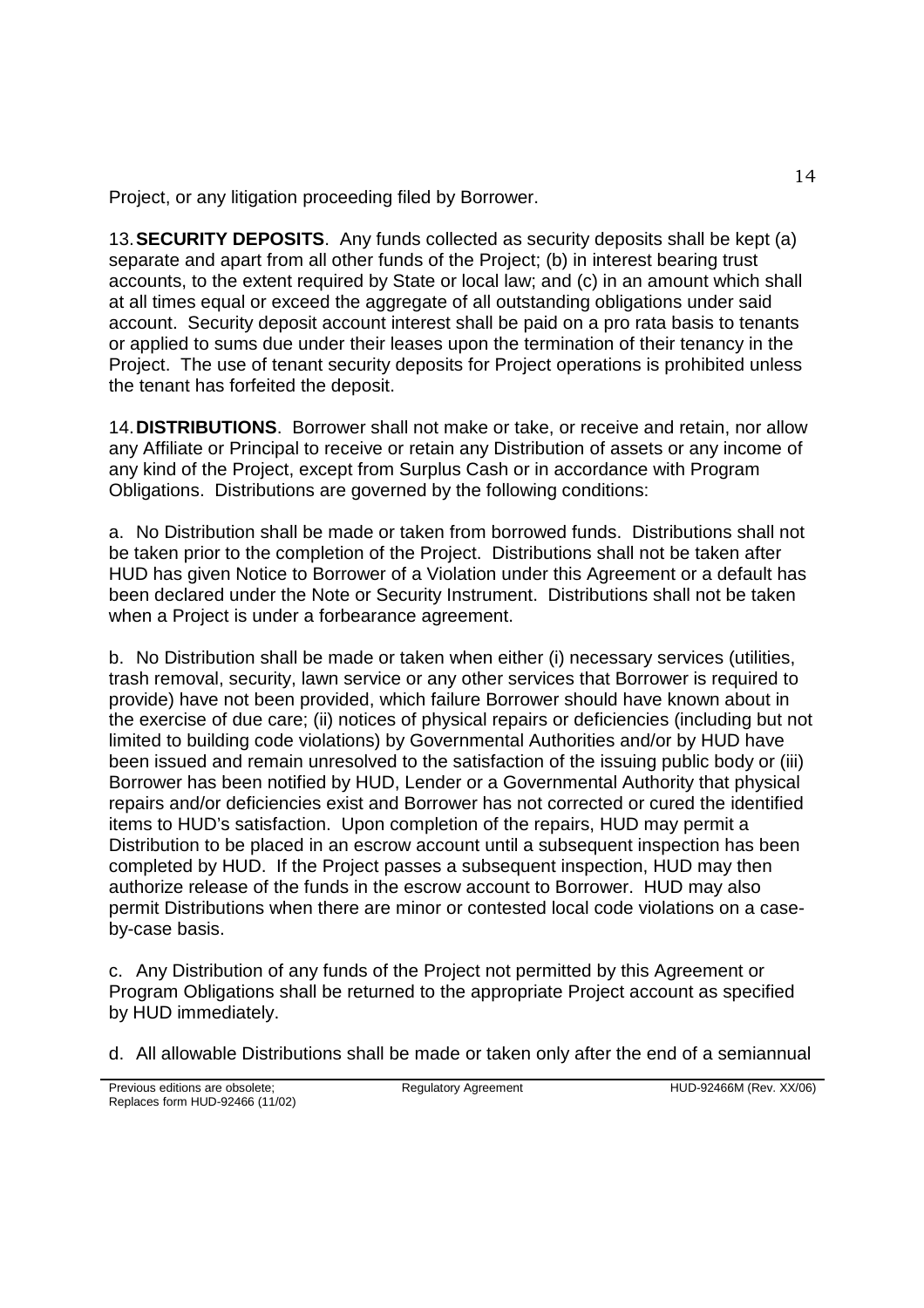or annual fiscal period, and only as permitted by the law of the applicable jurisdiction. All such Distributions to Limited Dividend Borrowers in any one fiscal year shall be limited to percent of initial equity, or to such other amounts as may be specified in Program Obligations, and the right to such Distributions shall be cumulative. No Distributions may be taken in the case of Public Body or Nonprofit Borrowers unless permitted by Program Obligations. For all other Borrowers, Distributions, if taken, must be taken out of the appropriate Project account as specified by HUD within the accounting period immediately following the computation of Surplus Cash and, if not taken within the identified period, these funds remain as Mortgaged Property and may only be used as permitted by this Agreement. The computation of Surplus Cash must be prepared at the end of the semiannual or annual fiscal period.

e. Equity or capital contributions shall not be reimbursed from Project accounts without the prior written approval of HUD.

15.**REIMBURSEMENT OF ADVANCES**. Any advances made by any Principal or by any entity on behalf of Borrower, or for Borrower must be deposited into the Project's operating account as defined in Program Obligations. Any Principal or any entity that advances funds on behalf of Borrower or for Borrower for Reasonable Operating Expenses may be reimbursed from Surplus Cash at the end of the annual or semiannual period or such other time as may be approved in writing by HUD. Interest may be permitted on such advances with the prior written approval of HUD. Such repayment is not considered a Distribution.

16.**FINANCIAL ACCOUNTING**. Borrower shall keep the books and accounts of the operation of the Mortgaged Property in accordance with the requirements of Generally Accepted Accounting Principles (GAAP) and of HUD. The books and accounts must be complete, accurate and current at all times. Posting must be made at least monthly to the ledger accounts, and year-end adjusting entries must be posted promptly in accordance with sound accounting principles. Any Undocumented Expense or Distribution shall be an ineligible Project expense, unless otherwise determined in writing by HUD. An **"Undocumented Expense"** is an expense without sufficient documentation that provides reasonable identification of the basis of the expense. Books, accounts and records shall be open and available for inspection by HUD, after reasonable prior notice, during normal office hours, at the Project or another mutually agreeable location.

17.**BOOKS MAINTAINED BY MANAGEMENT AGENTS**. The books and records of the Project maintained by management agents and Affiliates shall be maintained in accordance with GAAP and shall be open and available to inspection by HUD, after reasonable prior notice, during normal office hours, at the Project or another mutually agreeable location. Every contract executed on behalf of the Project with any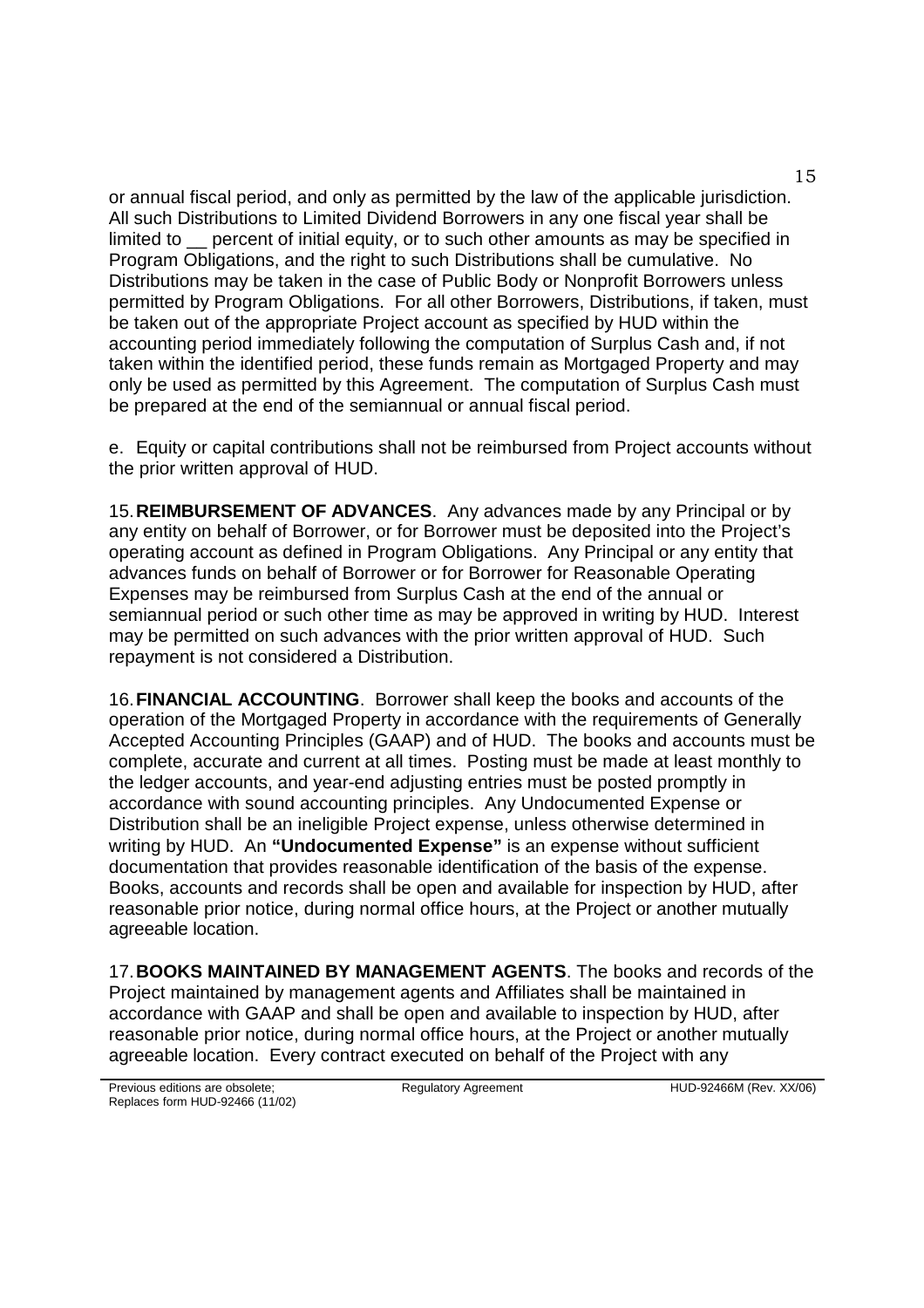management agent or Affiliate shall include the provision that the books and records of the Project shall be properly maintained and open to inspection during normal business hours by HUD at the Project or another mutually agreeable location. Upon the termination of a contract with management agent and/or Affiliates, the books and records of the Project maintained by the management agent and/or Affiliates shall remain with Borrower.

18.**ANNUAL FINANCIAL STATEMENT**. Within ninety (90) days, or such period established in writing by HUD, following the end of each fiscal year, Borrower shall furnish HUD and Lender with a complete annual financial report based upon an examination of the books and records of Borrower prepared in accordance with GAAP, audited in accordance with Generally Accepted Auditing Standards (**"GAAS"**) and Government Auditing Standards (**"GAS"**) and any additional requirements of HUD unless the report is waived in writing by HUD. If Borrower fails to submit the annual financial report within ninety (90) days of said due date, HUD may thereafter hire a Certified Public Accountant to prepare the report at the expense of Borrower. The report shall include a certification in content and form prescribed by HUD and certified by Borrower. The report shall be prepared and certified by a Certified Public Accountant who is licensed or certified by a regulatory authority of a state or other political subdivision of the United States, which authority makes the Certified Public Accountant subject to regulations, disciplinary measures, or codes of ethics prescribed by law. The Certified Public Accountant must have no business relationship with Borrower except for the performance of the audit and tax preparation unless HUD expressly authorizes other relationships. Auditing costs and tax preparation costs may be charged as an authorized expense to the Mortgaged Property only to the extent they are required of Borrower itself by state law, the Internal Revenue Service (**"IRS"**), the Securities and Exchange Commission, or HUD. Neither IRS audit costs nor costs of tax preparation for Borrower's partners, members, shareholders, or other persons receiving Distributions from Borrower may be charged to the Mortgaged Property as a Project expense. Non-profit Borrowers are to follow audit requirements specified in OMB Circular A-133, as revised.

## **IV. PROJECT MANAGEMENT**

19.**PRESERVATION, MANAGEMENT AND MAINTENANCE OF THE MORTGAGED PROPERTY.** Borrower (a) shall not commit Waste, (b) shall not abandon the Mortgaged Property, (c) shall restore or repair promptly, in a good and workmanlike manner, any damaged part of the Mortgaged Property to the equivalent of its original condition, or such other condition as HUD may approve in writing, whether or not litigation or insurance proceeds or condemnation awards are available to cover any costs of such restoration or repair, and (d) shall keep the Mortgaged Property in decent, safe, sanitary condition and good repair, including the replacement of Personalty and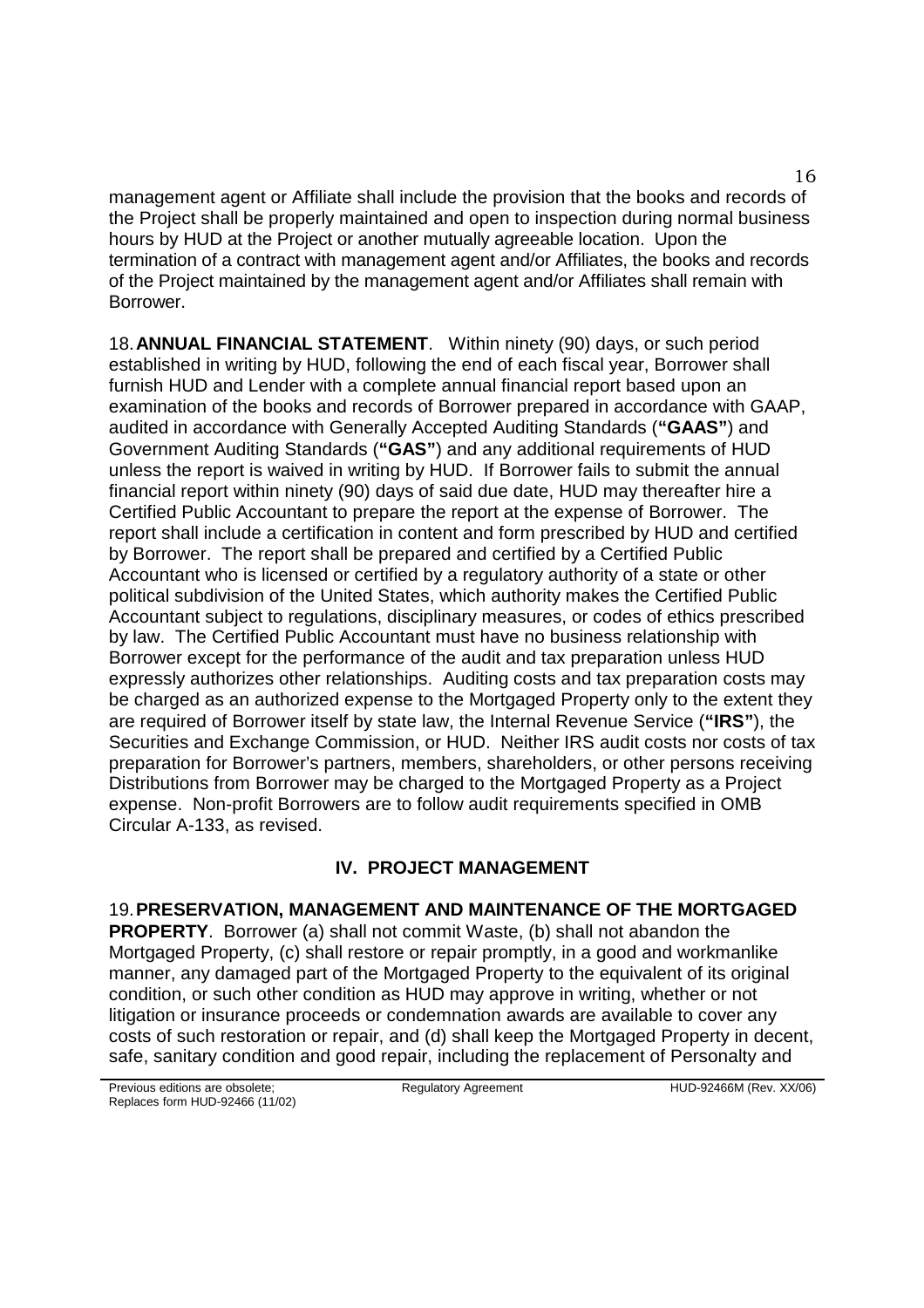Fixtures with items of equal or better function and quality, all in accordance with Program Obligations. Obligations (a) through (d) of this Section 19 are absolute and unconditional and are not limited by any conditions precedent and are not contingent on the availability of financial assistance of any kind from HUD or on HUD's performance of any administrative or contractual obligations. The Mortgaged Property must also be maintained in reasonable condition for proper audit and subject to examination by HUD at the Project or another mutually agreeable location. In the event all or any of the Improvements shall be destroyed or damaged by fire, by failure of warranty, or other casualty, the money derived from any settlement, judgment, or insurance on the Mortgaged Property shall be applied in accordance with the terms of the Security Instrument. In the event all or any of the Improvements shall be taken by an exercise of the power of eminent domain, all awards of compensation in connection with condemnation for public use of or a taking of any of the Improvements shall be paid in accordance with the Security Instrument.

20.**FLOOD HAZARDS**. Borrower shall maintain flood insurance as required in the Security Instrument.

21.**MANAGEMENT AGREEMENT**. Borrower shall execute a management agreement or other document outlining procedures for managing or operating the Mortgaged Property. Such agreement or document must be consistent with Program Obligations. Borrower and the management agent shall submit and maintain a current management certification meeting standards consistent with Program Obligations. A management agreement must contain a provision that it cannot be assigned without the prior written approval of HUD.

#### 22.**ACCEPTABILITY OF MANAGEMENT OF THE MORTGAGED PROPERTY**.

Borrower shall provide management of the Mortgaged Property in a manner deemed to be acceptable by HUD. At HUD's discretion, HUD may require replacement of the management or require Borrower to conform the Project to Program Obligations.

23.**TERMINATION OF CONTRACTS**. Any management contract entered into by Borrower pertaining to the Mortgaged Property shall contain a provision that the contract shall be subject to termination without penalty and without cause upon written request by HUD and shall contain a provision that gives no more than a thirty day notice of termination. Upon such request, Borrower shall immediately arrange to terminate the contract, and Borrower shall also make arrangements satisfactory to HUD for continuing acceptable management of the Mortgaged Property effective as of the termination date of the contract.

24.**CONTRACTS FOR GOODS AND SERVICES**. Consistent with Program Obligations, Borrower shall obtain contracts for goods, materials, supplies, and services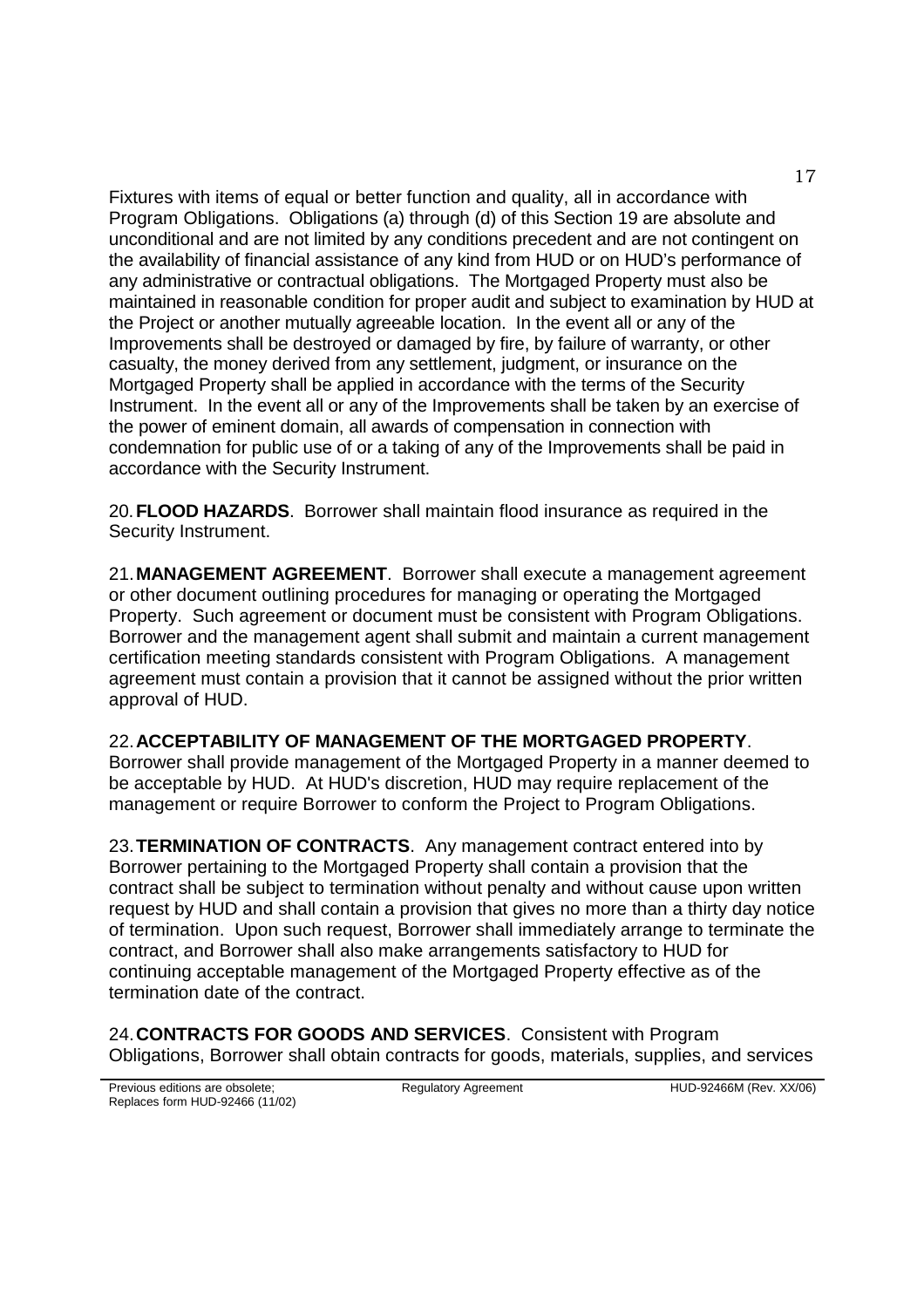(**Goods and Services**) at costs, amounts, and terms that do not exceed reasonable and necessary levels and those customarily paid in the vicinity of the Land for Goods and Services received. The purchase price of Goods and Services shall be based on quality, durability and scope of work and shall be made upon the most advantageous terms to the Project operation. Reasonable Operating Expenses do not include amounts paid for betterments as defined in the Property Jurisdiction or Improvements unless determined by HUD to be prudent and appropriate. When acquiring goods and services whose usual costs are expected to exceed the greater of \$10,000 or five (5) percent of the gross annual revenue of the Mortgaged Property, Borrower shall solicit written cost estimates to ensure that prices paid by Borrower for Goods and Services, including the preparation of the annual statement, are competitive with prices paid in the area for Goods and Services of similar quality. Borrower shall keep copies of all written contracts or other instruments that affect the Mortgaged Property, all or any of which may be subject to inspection and examination by HUD at the Project or another mutually agreeable location.

25.**RESPONSIVENESS TO INQUIRIES**. At the request of HUD, Borrower shall promptly furnish operating budgets and occupancy, accounting and other reports (including credit reports) and give specific answers to questions relative to income, assets, liabilities, contracts, operation, and conditions of the Mortgaged Property and the status of the Security Instrument.

26.**TENANT ORGANIZATIONS**. If the Project is subject to 24 CFR 245 Subpart B or any successor regulation covering the rights of tenants to organize, Borrower shall comply with this Section 26. Borrower shall not (a) impede the reasonable efforts of resident tenant organizations to represent their members or the reasonable efforts of tenants to organize, or (b) unreasonably withhold the use of any community room or other available space appropriate for meetings that is part of the Mortgaged Property when requested by: (i) a resident tenant organization in connection with the representational purposes of the organization; or (ii) tenants seeking to organize or to consider collectively any matter pertaining to their living environment, which includes the terms and conditions of their tenancy as well as activities related to housing and community development. Borrower may charge for the use of the Mortgaged Property any fees or costs approved by HUD as may normally be imposed for the use of such facilities or may waive any such fees or costs.

## **V. ADMISSIONS AND OCCUPANCY**

27.**RESIDENTIAL UNITS AND SERVICES**. If the Project is subject to regulation of rent by HUD, Borrower shall make residential units and services of the Project available to eligible tenants at charges not exceeding those established in accordance with a rental schedule approved in writing by HUD.

18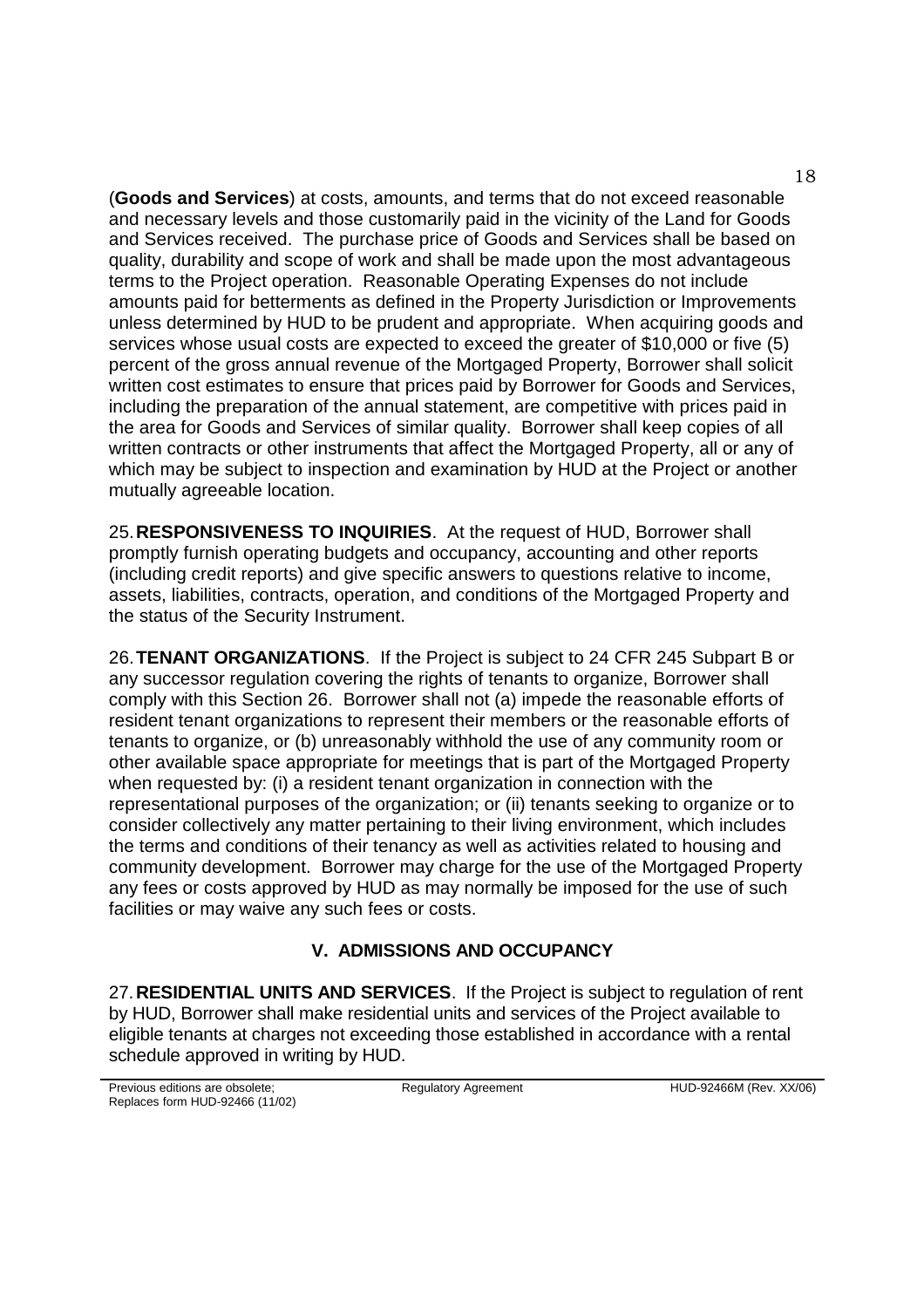28.**LEASE TERMS FOR RESIDENTIAL UNITS**. Residential units shall not be rented for a period of less than thirty (30) days or for more than 3 years and shall not be used for transient or hotel purposes. Rental for transient or hotel purposes shall mean: (a) rental for a period of less than thirty (30) days or (b) any rental, if the occupants of the residential units are provided customary hotel services such as room service for food and beverages, maid service, furnishings or laundering of linens, and bellhop service. Residential units in projects with Security Instruments initially endorsed for insurance pursuant to Section 231 of the National Housing Act, as amended, may be rented for a period of more than 3 years.

29.**COMMERCIAL (NON-RESIDENTIAL) LEASES**. No portion of the Mortgaged Property shall be leased for any commercial purpose or use without receiving HUD's prior written approval as to terms, form and amount, except that for lease renewals or extensions or amendments involving no change in terms or use, economic increases are permitted without HUD approval. Borrower must deliver an executed copy of the commercial Lease to HUD.

30.**SUBLEASES**. All Leases of residential units by Borrower to tenants must also prohibit assignment of the leasehold interest by the tenant without the prior written approval of Borrower. All Leases of residential units by Borrower to tenants must prohibit tenants from entering into any subleases that do not run for at least thirty (30) days and must require that all subleases be approved in advance in writing by Borrower. Leases of residential units must prohibit the tenant from granting the right to occupy the premises for a period of less than thirty (30) days or from furnishing hotel services, as defined in Section 28. Assignment and subleasing of units by other than the tenant thereof without the prior written approval of Borrower shall be prohibited in the Lease. Upon discovery of any unapproved assignment, sublease or occupancy, Borrower shall, to the extent permitted by law, immediately demand cancellation and/or vacation of the premises, as appropriate, and notify HUD thereof.

# 31.**TENANT SELECTION/OCCUPANCY.**

a. If the Security Instrument is originally a HUD-held purchase money mortgage, or is originally endorsed for insurance under any Section of the National Housing Act, as amended, other than Section 231 units specially designed for use and occupancy of Elderly Persons exclusively, Borrower shall not, in selecting tenants, discriminate against any person or persons by reason of the fact that there are children in the family, unless in accordance with the Fair Housing Act and otherwise approved in writing by HUD.

b. If the Security Instrument is originally endorsed for insurance under Section 221,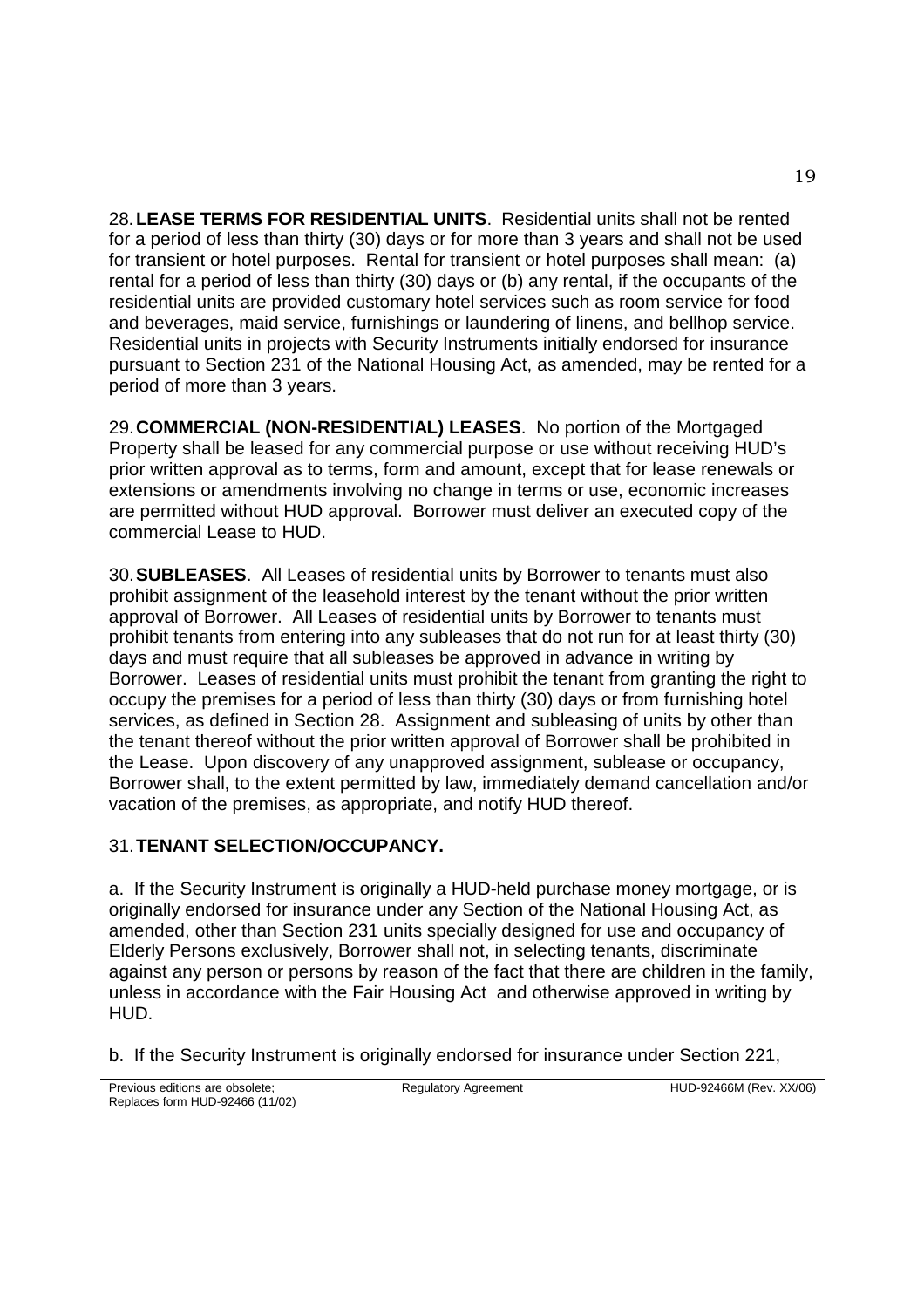Borrower shall, in selecting tenants, give to displaced persons or families an absolute preference or priority of occupancy that shall be accomplished as follows: (1) For a period of sixty (60) days from the date of original offering, unless a shorter period of time is approved in writing by HUD, all units shall be held for such preferred applicants, after which time any remaining unrented units may be rented to non-preferred applicants; (2) thereafter, and on a continuing basis, such preferred applicants shall be given preference over non-preferred applicants in their placement on a waiting list to be maintained by Borrower; and (3) through such further provisions agreed to in writing by the parties to this Agreement.

c. At least 75% of the units in a Project insured under Section 231 shall be designed for the use and occupancy of Elderly Persons unless prior written approval is given by HUD for a lesser number of units.

d. All advertising or efforts to rent a project insured under Section 231 shall reflect a bona fide effort of Borrower to obtain occupancy by Elderly Persons.

32.**RENTS**. If the Project is subject to regulation of rent by HUD, HUD will at any time entertain a written request for a rent increase that is properly supported by substantiating evidence and HUD will, within a reasonable time: (a) approve a rental schedule that is necessary to compensate for any net increase, occurring since the last approved rental schedule, in taxes (other than income taxes) and operating and maintenance costs over which Borrower has no effective control; or (b) deny the increase and state the reasons for its decision.

33.**CHARGES FOR SERVICES AND FACILITIES**. If the Project is subject to regulation of rent by HUD, Borrower shall only charge to and receive from any tenant such amounts as have the prior written approval of HUD and are mutually agreed upon between Borrower and the tenant for any facilities and/or services not included in the HUD approved rent schedule that may be furnished by, or on behalf of, Borrower to such tenant upon request.

34.**PROHIBITION OF CERTAIN FEES**. Borrower shall not charge any Project tenant or prospective Project tenant any fees prohibited under Program Obligations; such prohibited fees may include an admission fee, founders fee, continuing care retirement community fee, life-care fee or similar payment pursuant to any agreement to furnish residential units or services to persons making such payments.

35**.SECURITY DEPOSITS AND OTHER FEES**. Borrower shall not require as a condition of occupancy or leasing of any unit in the Project, any consideration or deposit other than the prepayment of the first month's rent plus a security deposit in an amount not in excess of one month's rent to guarantee the performance of the lease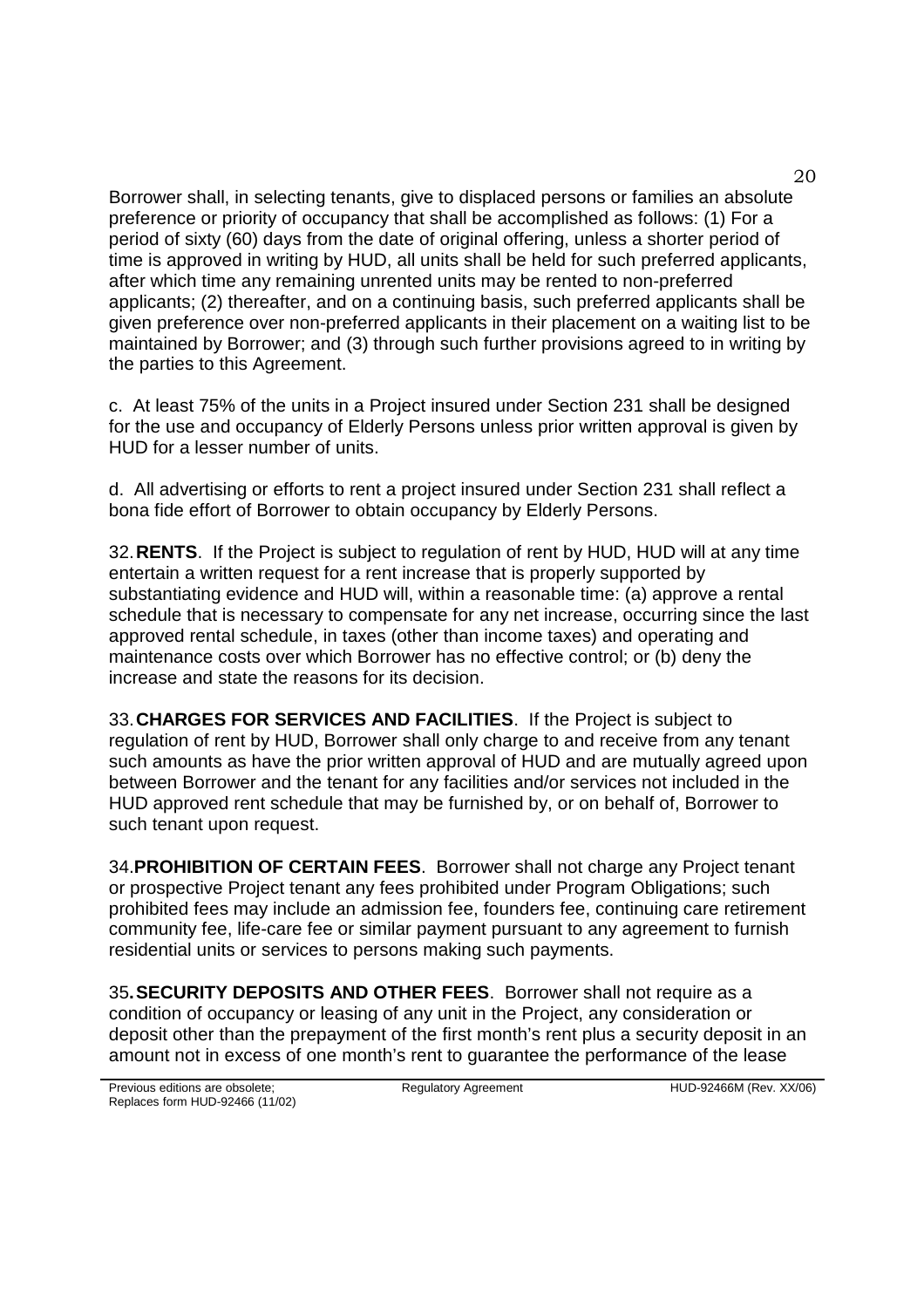terms. Borrower may charge certain application processing fees such as credit check or criminal background fees or pet deposits.

## **VI. ACTIONS REQUIRING THE PRIOR WRITTEN APPROVAL OF HUD**

36.**ACTIONS REQUIRING THE PRIOR WRITTEN APPROVAL OF HUD.** Borrower shall not without the prior written approval of HUD:

a. Convey, assign, transfer, pledge, hypothecate, encumber, or otherwise dispose of the Mortgaged Property or any interest therein, or permit the conveyance, assignment, or transfer of any interest in Borrower (if the effect of such conveyance, assignment or transfer is the creation or elimination of a Principal) unless permitted by Program Obligations. Borrower need not obtain the prior written approval of HUD: (i) for a conveyance of the Mortgaged Property at a judicial or non-judicial foreclosure sale under the Security Instrument; (ii) for inclusion of the Mortgaged Property in a bankruptcy estate by operation of law under the United States Bankruptcy Code; (iii) for acquisition of an interest by inheritance or by Court decree; or (iv) for actions permitted under subsection 36(g).

b. Enter into any contract, agreement or arrangement to borrow funds or finance any purchase or incur any liability, direct or contingent.

c. Pay out any funds of the Mortgaged Property: (i) except from permissible withdrawals of Surplus Cash, and (ii) except for Reasonable Operating Expenses and necessary repairs.

d. Except from permissible withdrawals of Surplus Cash, pay any compensation, including wages or salaries, or incur any obligation to do so, to any officer, director, stockholder, trustee, beneficiary, partner, member, manager (in the case of a Borrower formed as a Limited Liability Company or Limited Liability Corporation), or Principal of Borrower, or to any nominee thereof.

e. Enter into or change any contract, agreement or arrangement for supervisory or managerial services or Leases for operation of the Project in whole or in part.

f. Convey, assign or transfer any right to receive the Rents of the Mortgaged Property, except as provided in the Security Instrument.

g. Remodel, add to, subtract from, construct, reconstruct or demolish any part of the Mortgaged Property, except that Borrower may, without the prior written approval of HUD, dispose of obsolete or deteriorated Fixtures or Personalty if the same are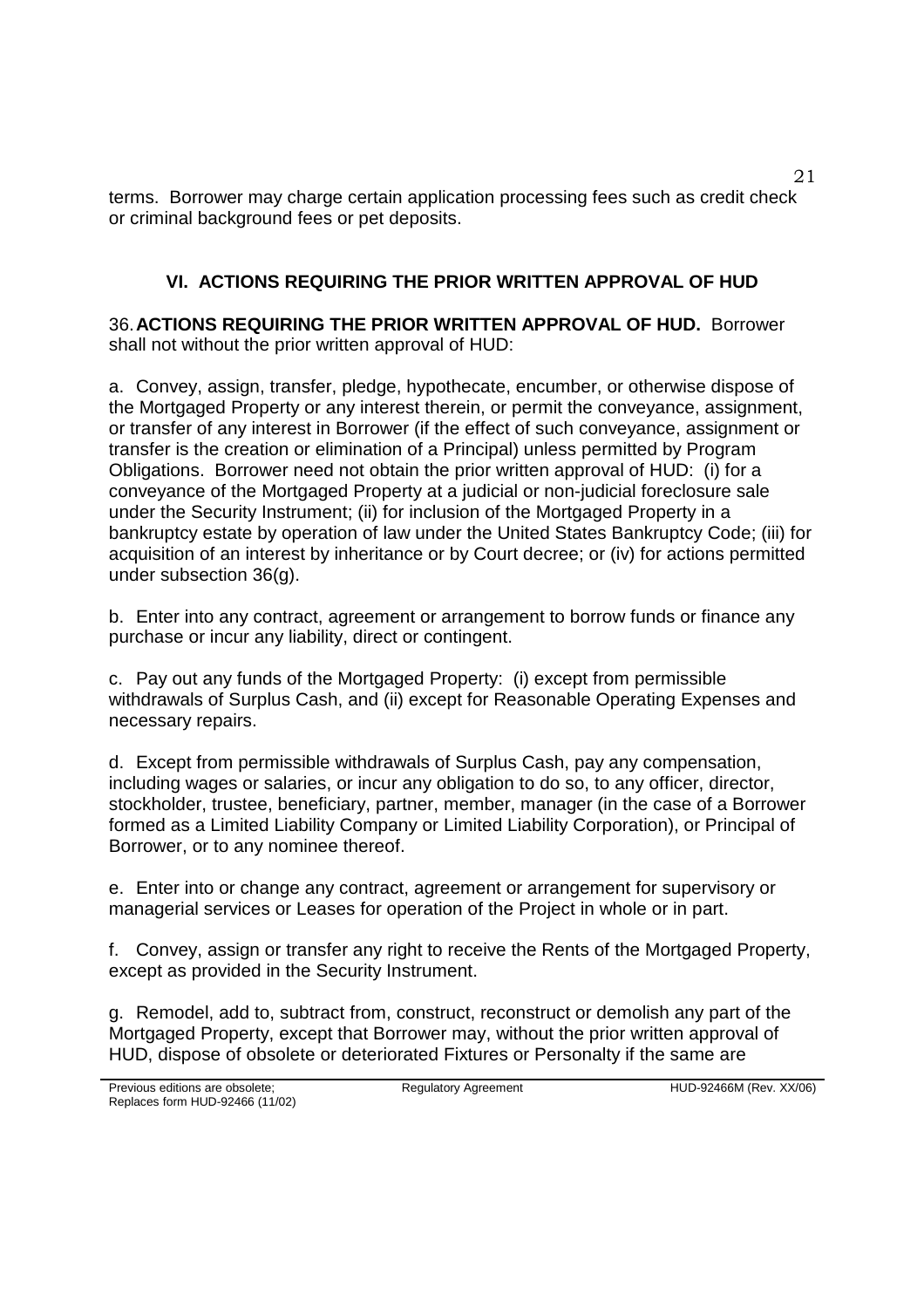replaced with like items of the same or greater quality or value and make minor alterations that do not impair the security.

h. Permit the use of the Mortgaged Property for any other purpose except the use for which it was originally intended, or permit commercial use greater than that originally approved by HUD.

i. Amend the organizational documents of Borrower in a way that materially modifies the terms of the organization, including, but not limited to: any amendment that activates the requirement that a HUD previous participation certification be obtained from any additional partner or member; any amendment that would authorize any officer, partner or member other than the officer(s), general partner(s) or the managing member(s) of the corporation, partnership or company or pre-approved successor officer(s), general partner(s) or managing member(s) to bind the corporation, partnership or company for any matters concerning the Project which requires HUD's consent or approval; a change in the officer(s), general partner(s) or managing member(s) or pre-approved successor officer(s), general partner(s) or managing member(s) of the corporation, partnership or company and any proposed changes to the HUD-required provisions included in the organizational documents. Copies of all fully executed amendments to the organizational documents must be provided to HUD within ten (10) days of the effective date of the amendment. If the amendments to the organizational documents are recorded or filed, copies of the recorded or filed documents must be provided to HUD within ten (10) days of receipt by Borrower.

j. Reimburse any party from Mortgaged Property for payment of expenses or costs of the Project or for any purpose except for Reasonable Operating Expenses and in a manner consistent with Section 15.

k. Receive any fee or payment of any kind from any managing agent, employee of the Project or of the managing agent, or other provider of Goods or Services of the Project, except for warranty claims from providers of Goods and Services.

l. Initiate or acquiesce in a change in the zoning classification of the Mortgaged Property.

m. Establish any condominium or cooperative regime with respect to the Mortgaged Property.

n. Materially change any unit configurations or change the number of units in the Mortgaged Property.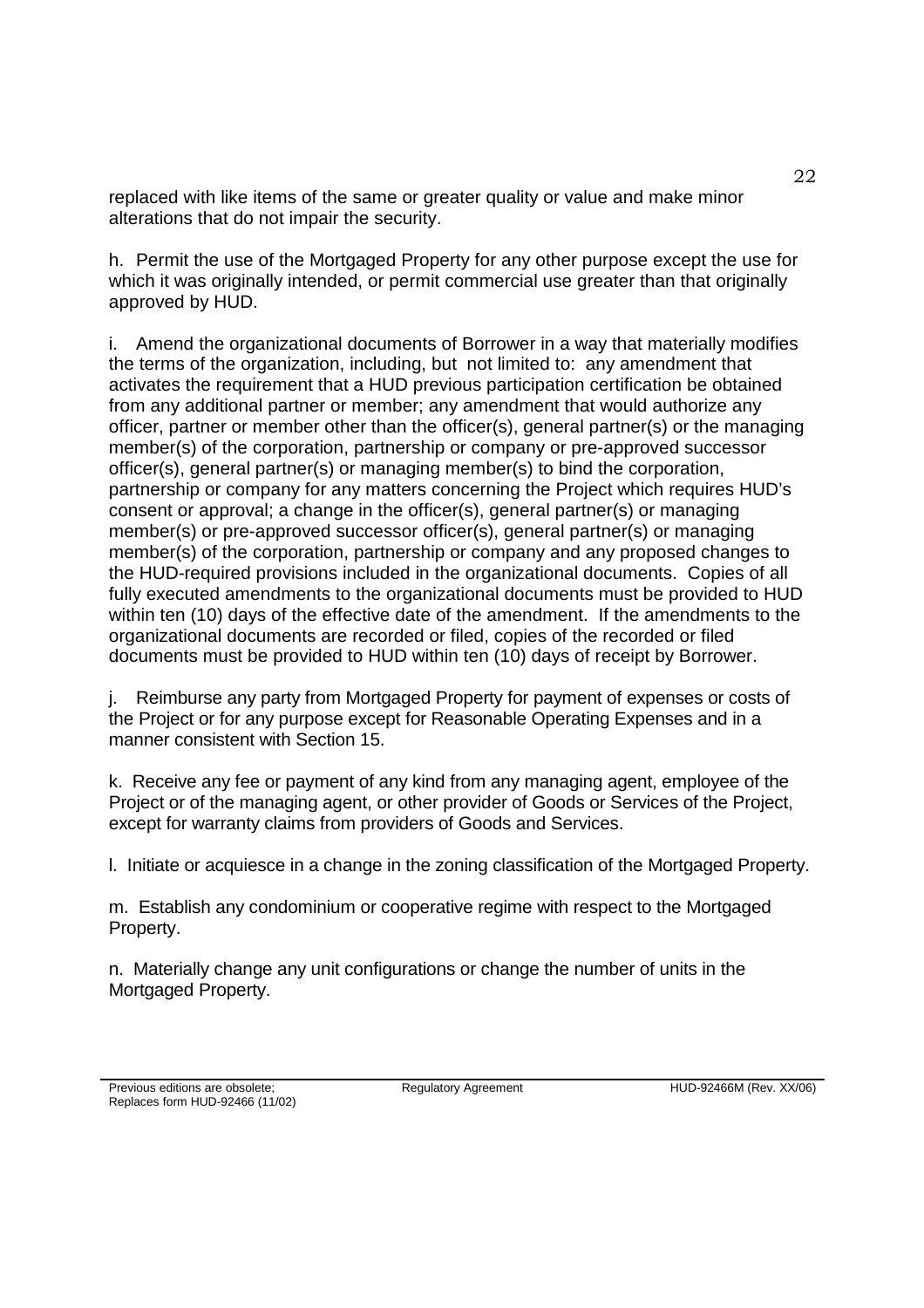## **VII. ENFORCEMENT**

37.**VIOLATION OF AGREEMENT.** The occurrence of any one or more of the following shall constitute a **"Violation"** under this Agreement:

a. Any failure by Borrower to comply with any of the provisions of this Agreement;

b. Any fraud or material misrepresentation or material omission by Borrower, any of its officers, directors, trustees, general partners, members, managers or managing agent in connection with (1) any financial statement, rent roll or other report or information provided to HUD during the term of this Agreement or (2) any request for HUD's consent to any proposed action, including a request for disbursement of funds from any restricted account for which HUD's prior written approval is required; and/or

c. The commencement of a forfeiture action or proceeding, whether civil or criminal, which, in HUD's reasonable judgment, could result in a forfeiture of the Mortgaged Property or otherwise materially impair HUD's interest in the Mortgaged Property.

## 38.**DECLARATION OF DEFAULT.**

a. At any time during the existence of a Violation, HUD may give written Notice of the Violation to Borrower, by registered or certified mail, addressed to the addresses stated in this Agreement, or such other addresses as may subsequently, upon appropriate written Notice to HUD, be designated by Borrower as its legal business address. If, after receiving written Notice of a Violation, that Violation is not corrected to the satisfaction of HUD either within thirty (30) days after the date Notice is mailed, or within such shorter or longer time set forth in said Notice, HUD may declare a default under this Agreement without further Notice. Alternatively, in order to protect the health and safety of the tenants, HUD may declare a default at any time during the existence of a Violation without providing prior written Notice of the Violation.

b. Upon any **Declaration of Default** HUD may:

*i*. If HUD holds the Note, declare the whole of said Indebtedness immediately due and payable and then proceed with the foreclosure of the Security Instrument;

*ii*. If said Note is not held by HUD, notify the holder of the Note of such default and request the holder to declare a default under the Note and Security Instrument, and the holder after receiving such Notice and demand, may declare the whole Indebtedness due and payable and thereupon proceed with foreclosure of the Security Instrument or assignment of the Note and Security Instrument to HUD as provided in Program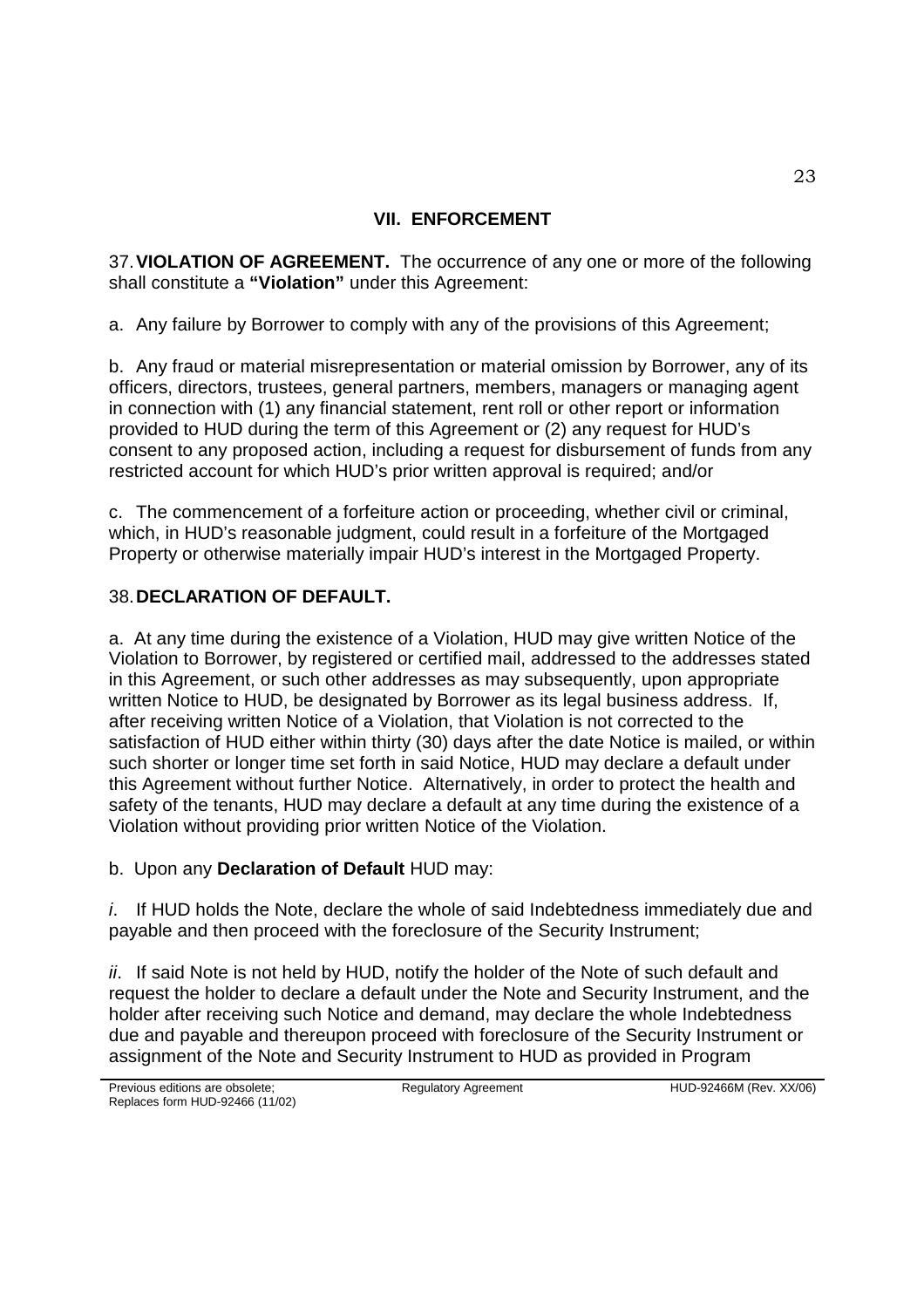Obligations. Upon assignment of the Note and Security Instrument to HUD, HUD may then proceed with the foreclosure of the Security Instrument;

*iii*. Collect all Rents and charges in connection with the operation of the Project and use such collections to pay Borrower's obligations under this Agreement and under the Note and Security Instrument and the necessary expenses of preserving and operating the Mortgaged Property;

*iv*. Take possession of the Mortgaged Property, bring any action necessary to enforce any rights of Borrower growing out of the Mortgaged Property's operation, and maintain the Mortgaged Property in decent, safe, and sanitary condition and good repair;

*v*. Apply to any court, state or federal, for specific performance of this Agreement, for an injunction against any Violations of this Agreement, for the appointment of a receiver to take over and operate the Project in accordance with this terms of the Agreement, or for such other relief as may be appropriate, as the injury to HUD arising from a default under any of the terms of this Agreement would be irreparable and the amount of damage would be difficult to ascertain; and,

*vi*. Collect reasonable attorney fees related to enforcing Borrower's compliance with this Agreement.

c. Any forbearance by HUD in exercising any right or remedy under this Agreement or otherwise afforded by applicable law shall not be a waiver of or preclude the exercise of any right or remedy.

39. **MEASURE OF DAMAGES**. The damage to HUD as a result of Borrower's breach of duties and obligations under this Agreement shall be, in the case of failure to maintain the Mortgaged Property as required by this Agreement, the cost of the repairs required to return the Project to decent, safe and sanitary condition and good repair. This contractual provision shall not abrogate or limit any other remedy or measure of damages available to HUD under any civil, criminal or common law.

# **VIII. MISCELLANEOUS**

#### 40. **COMPLIANCE WITH LAWS**.

a. Borrower shall comply with all applicable: laws; ordinances; regulations; requirements of any Governmental Authority; lawful covenants and agreements (including the Security Instrument) recorded against the Mortgaged Property; and Program Obligations; including but not limited to those of the foregoing pertaining to: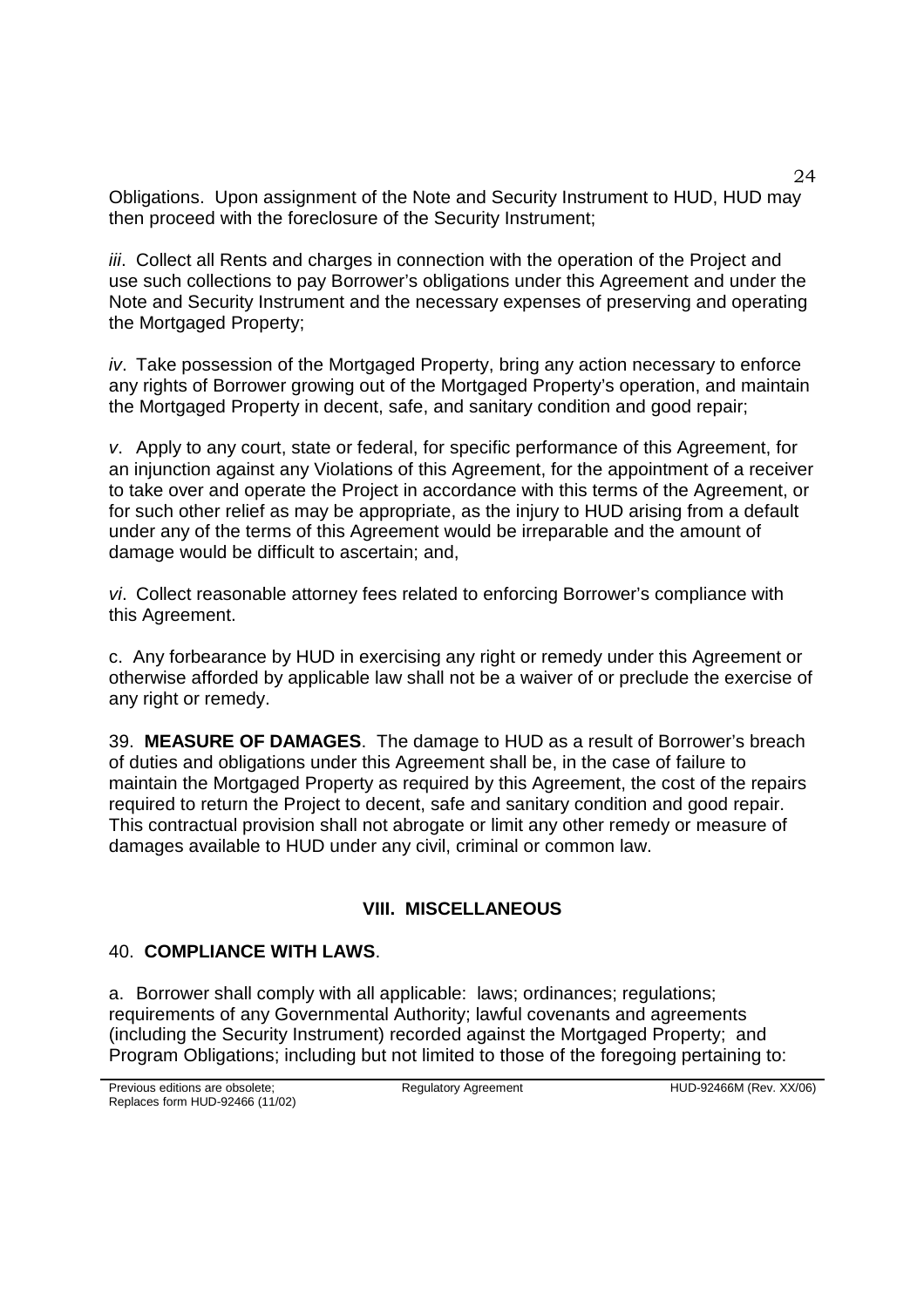health and safety; construction of improvements on the Mortgaged Property; fair housing; civil rights; zoning and land use; Leases; lead-based paint maintenance requirements of 24 CFR Part 35, subpart G, or any successor regulations, and maintenance and disposition of tenant security deposits; and, with respect to all of the foregoing, all subsequent amendments, revisions, promulgations or enactments. Borrower shall at all times maintain records sufficient to demonstrate compliance with the provisions of this Section 40. Borrower shall take appropriate measures to prevent, and shall not engage in or knowingly permit, any illegal activities at the Mortgaged Property, including those that could endanger tenants or visitors, result in damage to the Mortgaged Property, result in forfeiture of the Mortgaged Property, or otherwise impair the lien created by the Security Instrument or Lender's interest in the Mortgaged Property. Borrower represents and warrants to HUD that no portion of the Mortgaged Property has been or shall be purchased with the proceeds of any illegal activity.

b. HUD shall be entitled to invoke any remedies available by law to redress any breach or to compel compliance by Borrower with these requirements, including any remedies available hereunder.

41.**BINDING EFFECT**. This Agreement shall bind, and the benefits shall inure to, Borrower, its heirs, legal representative, executors, administrators, successors in office or interest, and assigns, and to HUD and HUD's successors, so long as the Contract of Insurance continues in effect, and during such further time as HUD shall be the Lender, holder, coinsurer, or reinsurer of the Security Instrument, or obligated to reinsure the Security Instrument.

42.**PARAMOUNT RIGHTS AND OBLIGATIONS**. Borrower warrants that it has not, and shall not, execute any other agreement with provisions contradictory of, or in opposition to, the provisions hereof, and that, in any event, the requirements of this Agreement are paramount and controlling as to the rights and obligations set forth and supersede any other requirements in conflict therewith.

43.**SEVERABILITY**. The invalidity of any clause, part, or provision of this Agreement shall not affect the validity of the remaining portions hereof.

44.**RULES OF CONSTRUCTION.** The captions and headings of the Sections of this Regulatory Agreement are for convenience only and shall be disregarded in construing this Regulatory Agreement. Any reference in this Regulatory Agreement to an **"Exhibit"** or a **"Section"** shall, unless otherwise explicitly provided, be construed as referring, respectively, to an Exhibit attached to this Regulatory Agreement or to a Section of this Regulatory Agreement. All Exhibits attached to or referred to in this Regulatory Agreement are incorporated by reference into this Regulatory Agreement.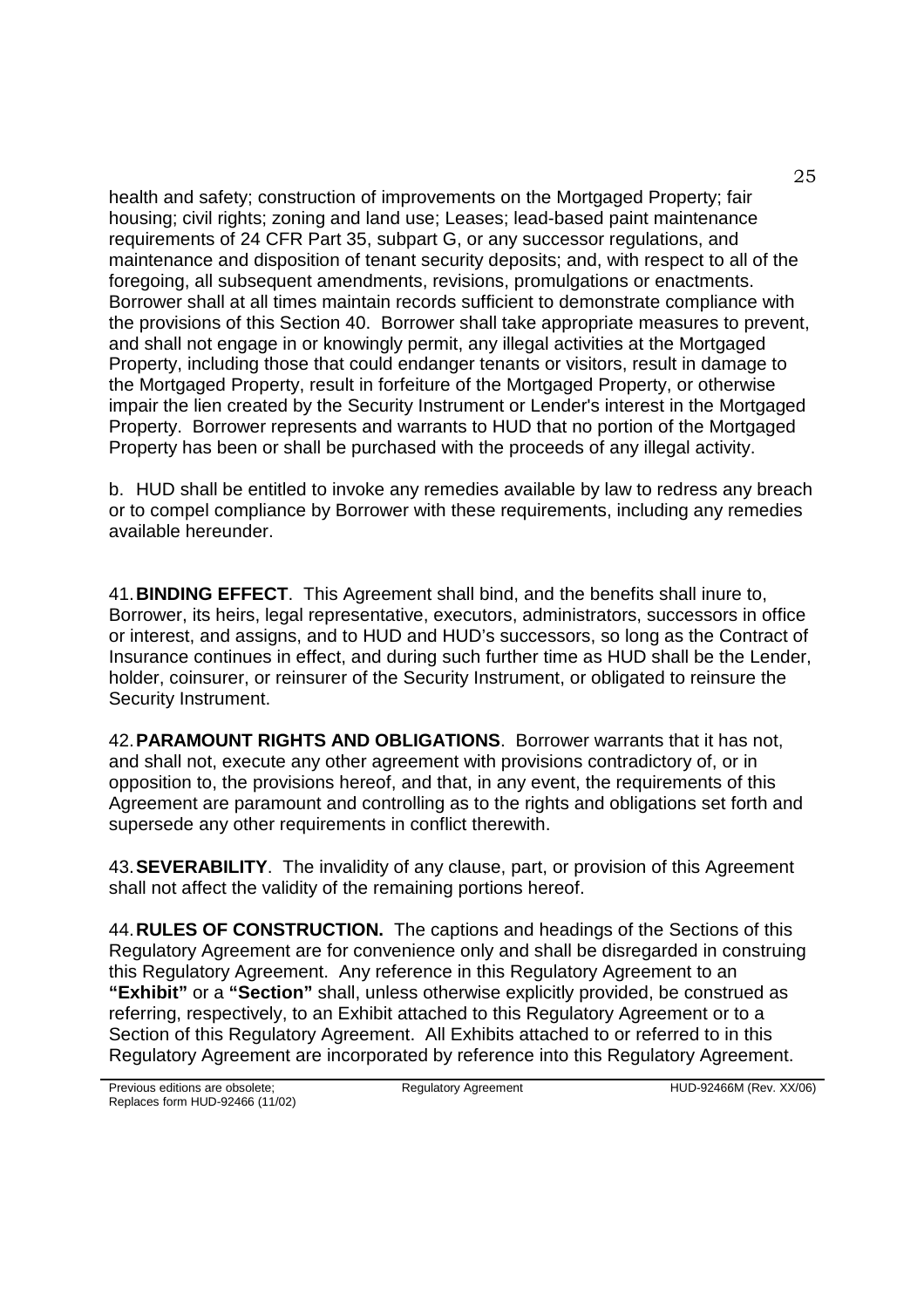Any reference in this Regulatory Agreement to Program Obligations shall be construed as referring to those Program Obligations which are amended from time to time. Use of the singular in this Regulatory Agreement includes the plural and use of the plural includes the singular. As used in this Regulatory Agreement, the term, "including" means "including, but not limited to."

45.**PRESENT ASSIGNMENT**. Borrower irrevocably and unconditionally assigns, pledges, mortgages and transfers to HUD its rights to the Rents, charges, fees, carrying charges, Project accounts, security deposits, and other revenues and receipts of whatsoever sort that it may receive or be entitled to receive from the operation of the Mortgaged Property, subject to the assignment of Rents in the Security Instrument. Until a default is declared under this Agreement, a revocable license is granted to Borrower to collect and retain such Rents, charges, fees, carrying charges, Project accounts, security deposits, and other revenues and receipts, but upon a Declaration of Default under this Agreement or under the Security Instrument, this revocable license is automatically terminated.

#### 46.**NOTICE**.

a. All notices, demands and other communications (**Notice**) under or concerning this Regulatory Agreement shall be in writing. Each Notice shall be addressed to Borrower, with a copy to Lender, at their respective addresses set forth below (and notices to HUD shall be addressed to the appropriate HUD field office responsible for servicing the Mortgaged Property), and shall be deemed given on the earliest to occur of (i) the date when the Notice is received by the addressee; (ii) the first Business Day after the Notice is delivered to a recognized overnight courier service, with arrangements made for payment of charges for next Business Day delivery, or (iii) the third Business Day after the Notice is deposited in the United State mail with postage prepaid, certified mail, return receipt requested. The Term **"Business Day"** means any day other than a Saturday, a Sunday or any other day on which Lender or HUD is not open for business.

b. Any party to this Agreement may change the address to which Notices intended for it are to be directed by means of Notice given to the other party in accordance with this Section 46. Each party agrees that it shall not refuse or reject delivery of any Notice given in accordance with this Section 46, that it shall acknowledge, in writing, the receipt of any Notice upon request by the other party and that any Notice rejected or refused by it shall be deemed for purposes of this Section 46 to have been received by the rejecting party on the date so refused or rejected, as conclusively established by the records of the U.S. Postal Service or the courier service.

26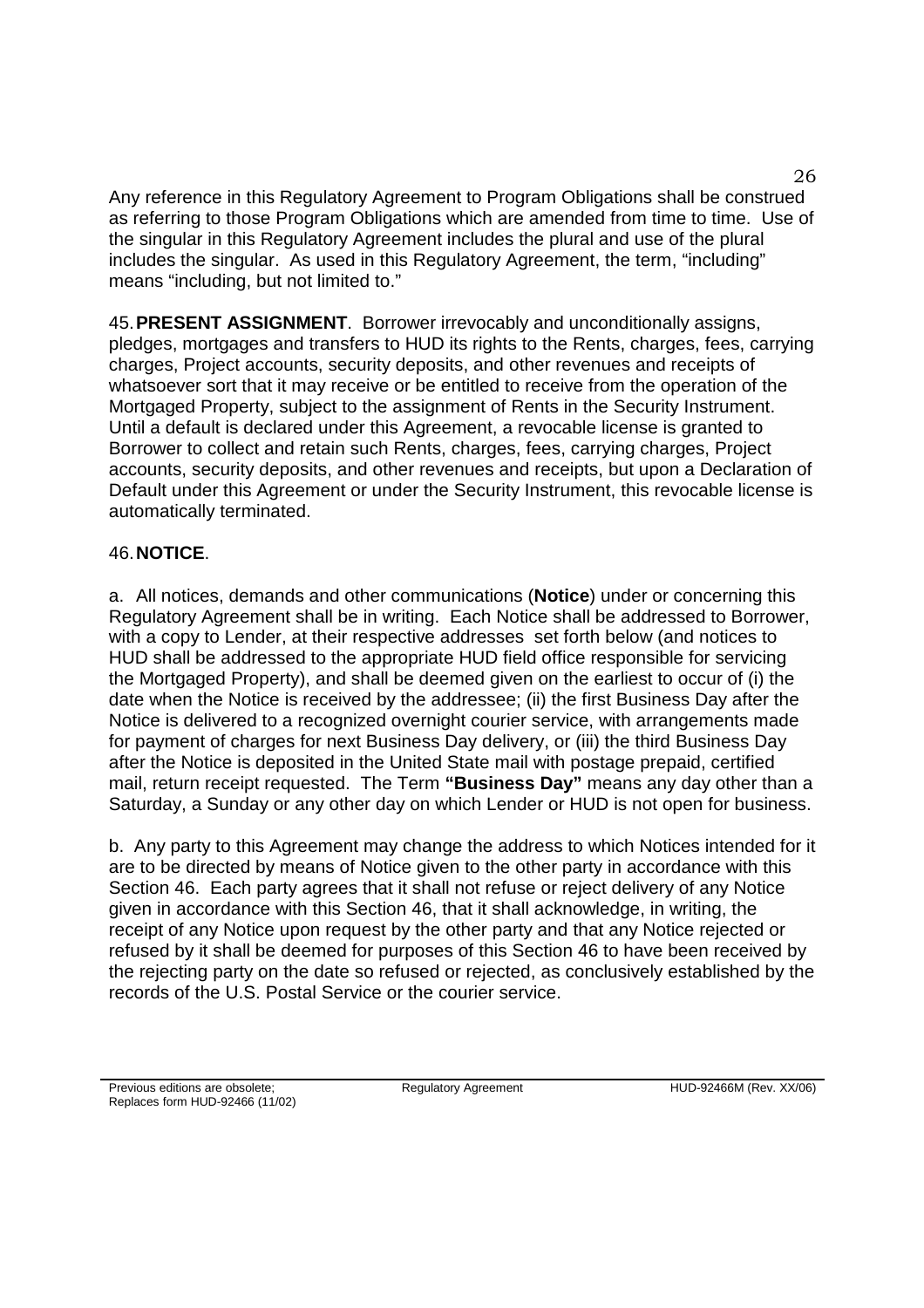## **LENDER:**

47. **UNIFORM COMMERCIAL CODE SECURITY AGREEMENT.** This Regulatory Agreement is also a security agreement under the Uniform Commercial Code for any of the Mortgaged Property which, under applicable law, may be subject to a security interest under the Uniform Commercial Code, whether acquired now or in the future, and all products and cash proceeds and non-cash proceeds thereof (collectively, **"UCC Collateral"**), and Borrower hereby grants to HUD a security interest in the UCC Collateral. Borrower shall execute and deliver to HUD (or Lender acting on behalf of HUD), upon the request of HUD or Lender, financing statements, continuation statements and amendments, in such form as HUD may require to perfect or continue the perfection of this security interest. Borrower shall pay all filing costs and all costs and expenses of any record searches for financing statements that HUD may require. Without the prior written consent of HUD, Borrower shall not create or permit to exist, any other lien or security interest in any of the UCC Collateral except for the first lien and security interest in favor of Lender. If an Event of Default has occurred and is continuing, HUD shall have the remedies of a secured party under the Uniform Commercial Code, in addition to all remedies provided by this Agreement or existing under applicable law. In exercising any remedies, HUD may exercise its remedies against the UCC Collateral separately or together, and in any order, without in any way affecting the availability of HUD's other remedies. This Agreement constitutes a financing statement with respect to any part of the Mortgaged Property that is or may become a Fixture.

48. **CONFLICTS PROVISION.** Borrower shall comply with the requirements set forth in this Agreement as well as any other agreement Borrower enters into with HUD. However, if a conflict exists between this Agreement and any other HUD agreement executed by Borrower, the agreement which imposes the more restrictive requirements on Borrower shall control.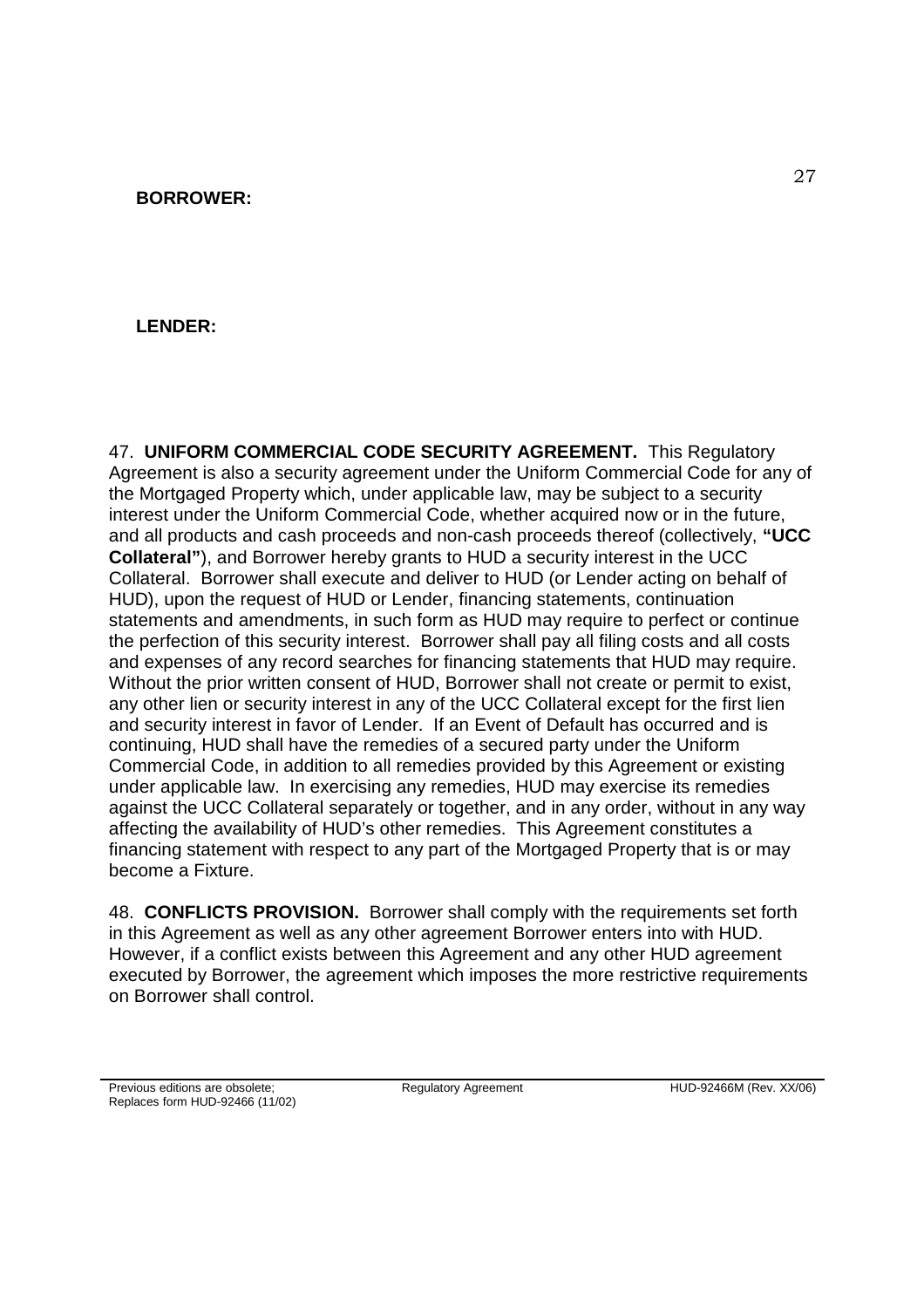49. **THIRD PARTY BENEFICIARY.** Borrower agrees that it is not a third-party beneficiary to the Contract of Insurance between HUD and Lender, as more fully set forth in 24 C.F.R. Part 207, Subpart B.

#### **SECTION IX. NON RECOURSE**

50. **NONRECOURSE DEBT**. The following individuals/entities:

do not assume personal liability for payments due under the Note and Security Instrument, or for the payments to the Reserve for Replacements, or for matters not under their control, provided that said individuals/entities shall remain liable under this Agreement only with respect to the matters hereinafter stated; namely: (a) for funds or property of the Project coming into its hands which, by the provisions hereof, it is not entitled to retain; (b) for authorizing the conveyance, assignment, transfer, pledge, encumbrance, or other disposition of the Mortgaged Property or any interest therein in violation of Section 36(a) of this Agreement without the prior written approval of HUD; and (c) for its own acts and deeds, or acts and deeds of others, which it has authorized in violation of the provisions hereof. The obligations of the individuals/entities listed in this paragraph shall survive any foreclosure proceeding, any foreclosure sale, any delivery of any deed in lieu of foreclosure, any termination of this Agreement, and any release of record of the Security Instrument.

Individual/Entity **Title** 

\_\_\_\_\_\_\_\_\_\_\_\_\_\_\_\_\_\_\_

\_\_\_\_\_\_\_\_\_\_\_\_\_\_\_\_\_\_\_\_

Individual/Entity **Title**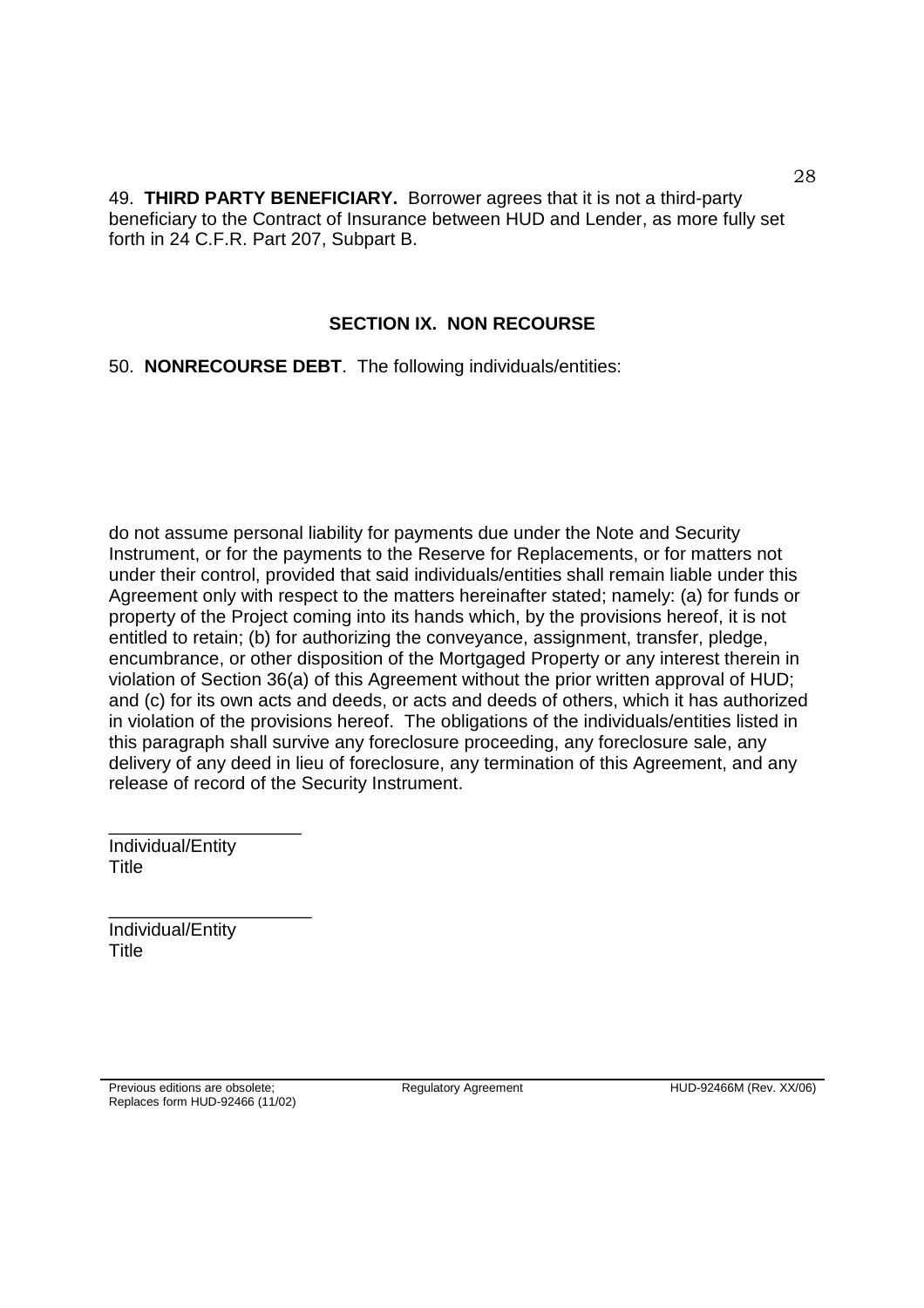**ATTACHED EXHIBITS.** The following Exhibits are attached to this Regulatory Agreement:

[X] Exhibit A Description of the Land (required).

**IN WITNESS WHEREOF**, the parties hereto have set their hands and seals on the date first herein above written.

Borrower hereby certifies that the statements and representations contained in this instrument and all supporting documentation thereto are true, accurate, and complete and that each signatory has read and understands the terms of this Agreement. This instrument has been made, presented, and delivered for the purpose of influencing an official action of HUD in insuring the Loan, and may be relied upon by HUD as a true statement of the facts contained therein.

#### **BORROWER U.S. DEPARTMENT OF HOUSING AND**

(insert name)

**URBAN DEVELOPMENT**

**Title** 

BY:\_\_\_\_\_\_\_\_\_\_\_\_\_\_\_\_\_ BY:\_\_\_\_\_\_\_\_\_\_\_\_\_\_\_\_\_\_\_\_\_\_\_\_\_\_\_\_\_\_

Authorized Agent **Authorized Agent** 

**Principal Title** 

Principal **Title** 

# **[ADD ADDITIONAL LINES IF MORE THAN TWO SIGNATORIES]**

Regulatory Agreement HUD-92466M (Rev. XX/06)

29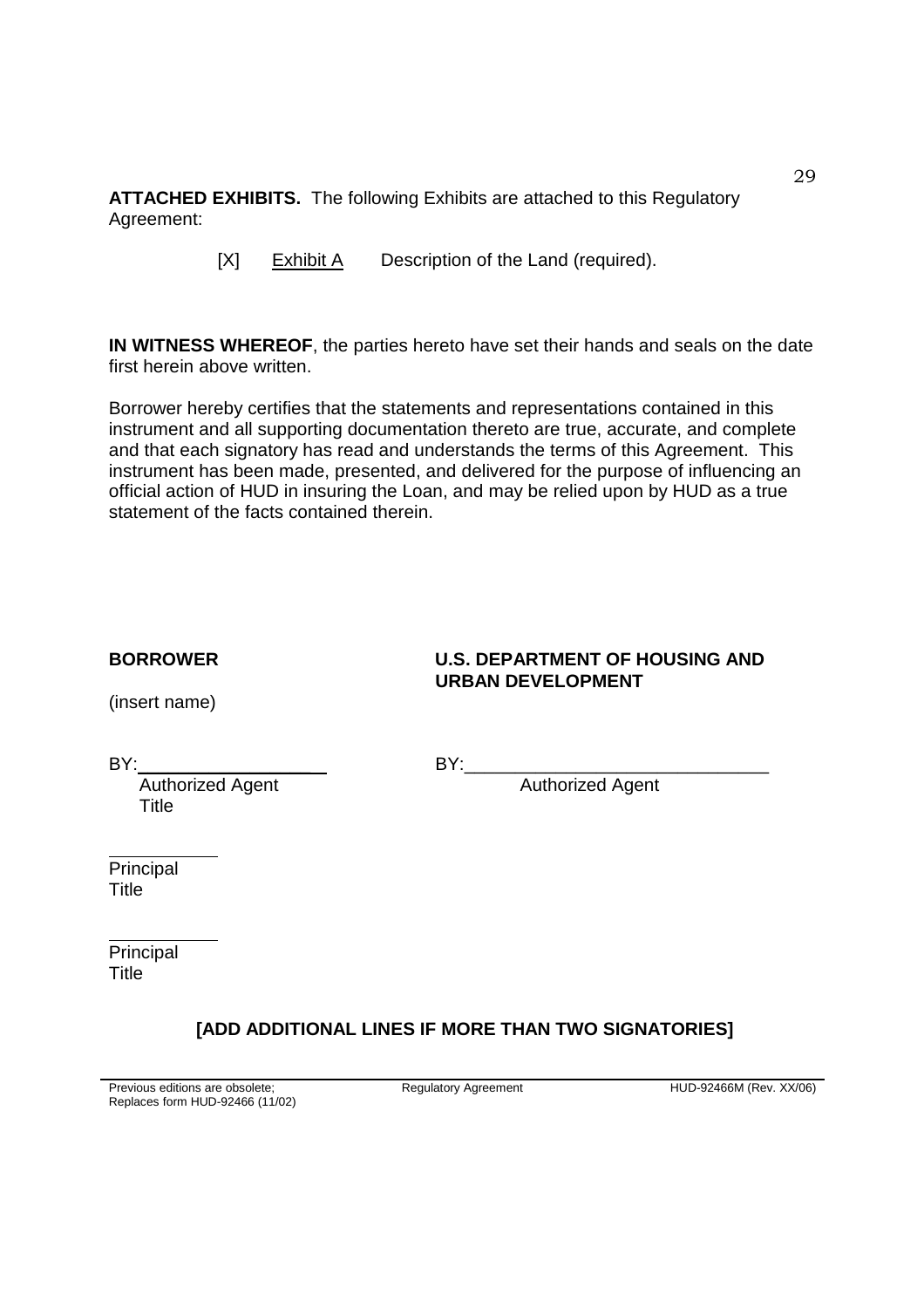#### Warning

Any person who knowingly presents a false, fictitious, or fraudulent statement or claim in a matter within the jurisdiction of the U.S. Department of Housing and Urban Development is subject to criminal penalties, civil liability, and administrative sanctions.

**NOTICE: THIS DOCUMENT MUST HAVE A LEGAL DESCRIPTION ATTACHED AND BE EXECUTED WITH ALL FORMALITIES REQUIRED FOR RECORDING A DEED TO REAL ESTATE (***i.e.***, NOTARY/ACKNOWLEDGEMENT, SEAL, WITNESS OR OTHER APPROPRIATE FORMALITIES).**